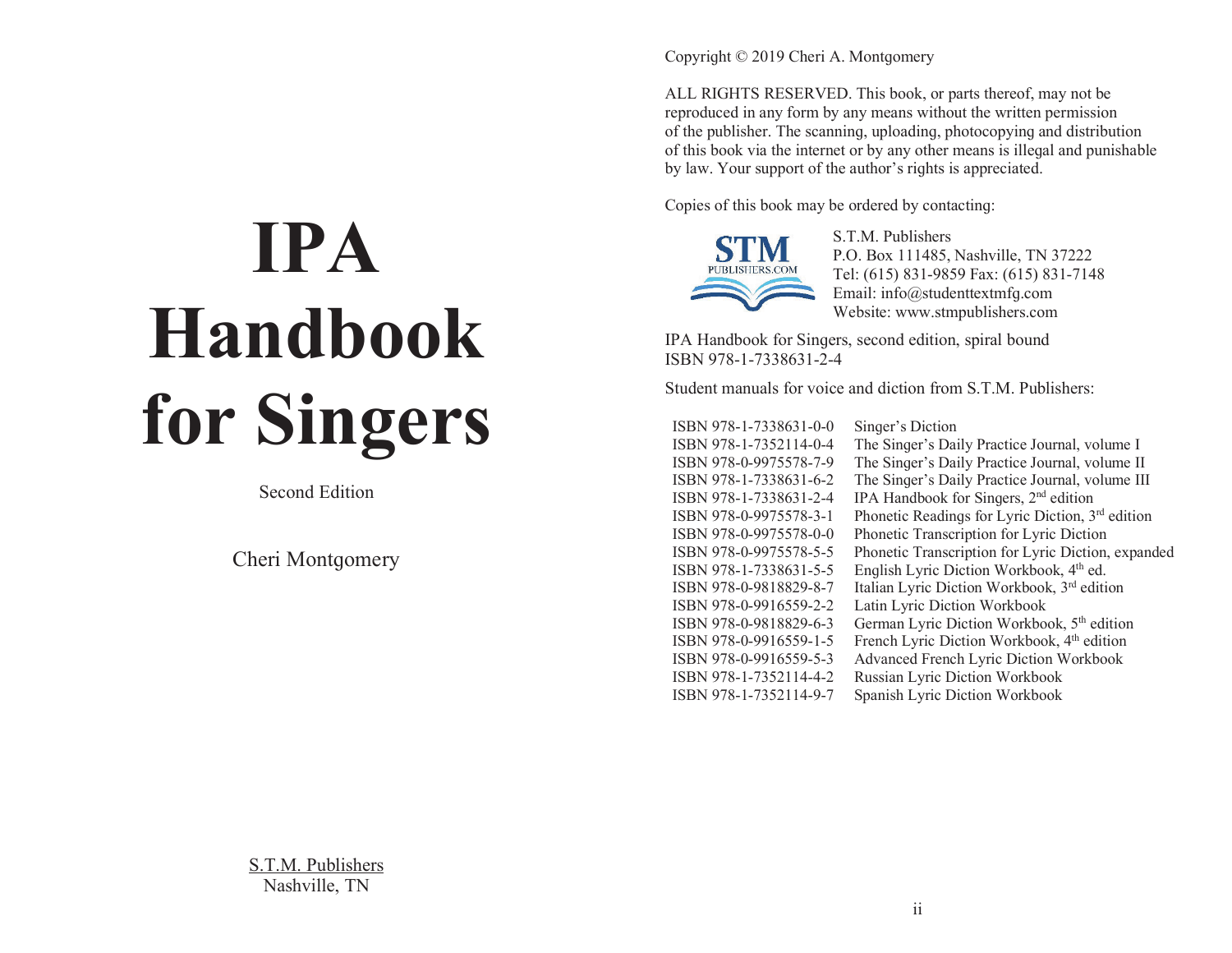# PREFACE TO THE FIRST EDITION

The *IPA Handbook for Singers* is a compilation of the enunciation instructions found in the *English, Italian, German, French,* and *Advanced French Lyric Diction Workbooks*. Standard textbook instructions by Madeleine Marshall, Evelina Colorni, Dr. William Odom, Thomas Grubb, and Eileen Davis are referenced throughout.

The International Phonetic Alphabet (IPA) provides a qeneral quide to pronunciation but the exact sounds vary from language to language. This text defines the sounds as they apply to the English, Italian, German, and French languages.

Dictionary transcriptions represent the spoken form of a language. Adjustments to the IPA are necessary for singing. The phonetic indications given within the *IPA Handbook for Singers* are designed for sung application.

This text functions like a dictionary. Each phoneme is listed on a separate page. Sample English, Italian, German, and French words are provided at the top of the page. The field is left blank if the sound does not exist in the particular language. Pronunciation is defined first for English, then further defined for the Italian, German, and French languages. The vowels are located on the odd pages and the consonants are located on the even pages. Tabs with gray shading indicate the highlighted sound providing convenient access to all symbols.

*Phonetic Readings for Lyric Diction* works with this text to provide additional enunciation and English transcription exercises. *Phonetic Transcription for Lyric Diction* works with this text to provide a concise approach to teaching transcription rules.

Spoken and sung examples of each symbol are available on the listening paqe at www.stmpublishers.com.

The *IPA Handbook for Singers* serves as a complementary resource for Oxford's *Exploring Art Song Lyrics* by Jonathan Retzlaff with IPA transcriptions by Cheri Montgomery. The Oxford publication provides phonetic readings for over 750 Italian, German, and French art songs and includes new English translations. The reader may refer to the appendix of the Oxford text for a discussion of my method of transcription and choice of phonetic symbols.

# PREFACE (continued)

It is my hope that the user-friendly format of this book helps students unlock the lovely sounds that are uniquely designed for the human voice.

CM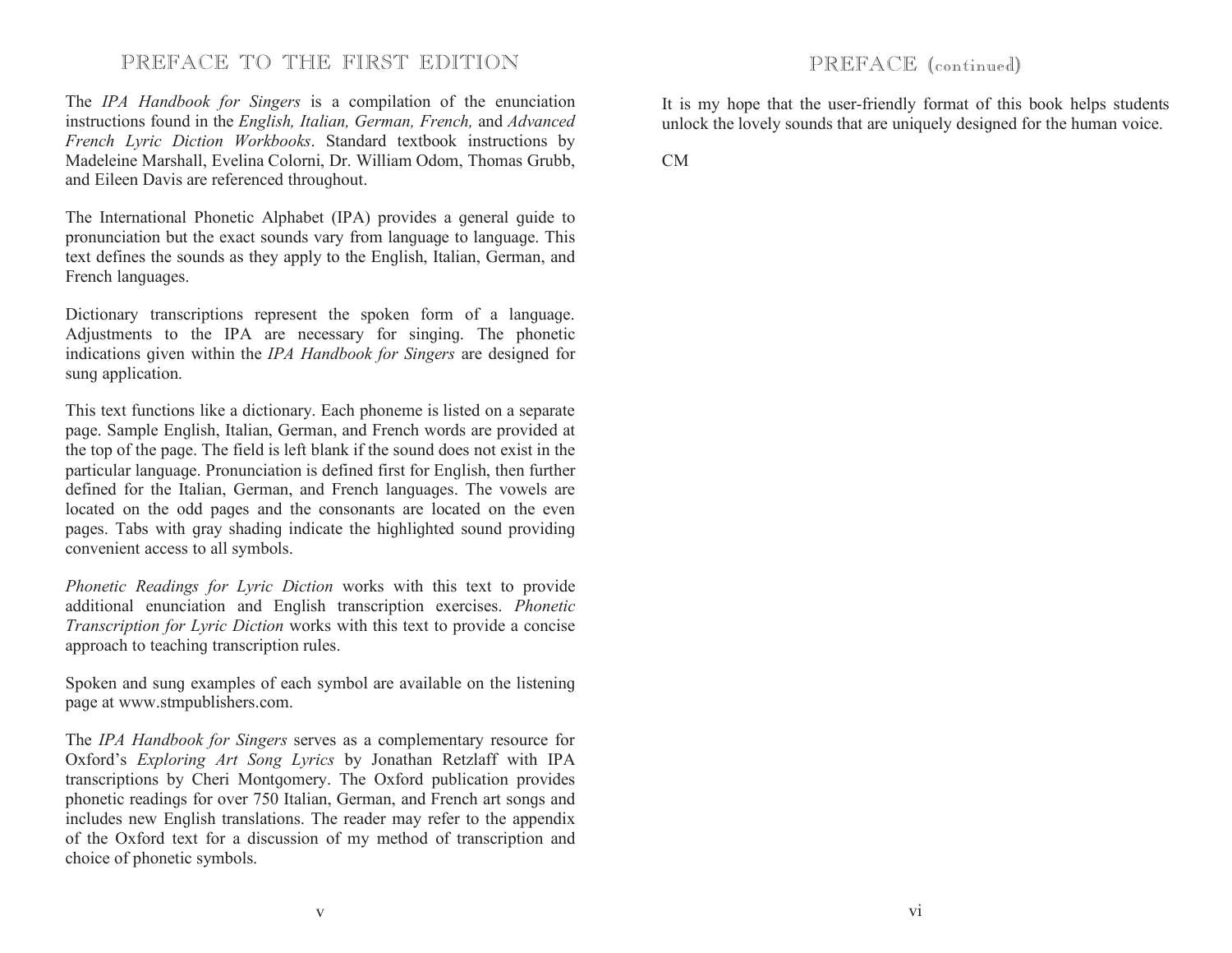# PREFACE TO THE SECOND EDITION

The voice is a phonetic instrument. The sounds of languages help us explore the function of the voice. Applying this belief is an integral part of my daily teaching routine. As soon as a voice student is ready to learn a new concept, we slow things down, analyze the articulatory process, and discover what is beneficial and appropriate for the student's unique structure, strengths, and abilities. The development of a teacher's voice pedaqoqy is an ever-evolving process. The concepts qained in my experience as a voice and diction instructor are included with this edition.

The newly added QR codes with each IPA symbol give students instant access to recordings of native speakers enunciating sample words. The links provide examples of American English, British English, Italian, German, and French pronunciation. IPA symbols must be defined for each language, then further defined for lyric diction. The links provide a starting point and basis for comparison of the sounds as they apply to the respective language. The adjustments needed for singing are further described in the written instructions.

It is interesting to note that vowel classifications by the International Phonetic Association are not observed by standard lyric diction textbook authorities. Adjustments to the vowel chart are needed for lyric diction. The IPA was created by linguists and intended for speech. Singers adopted the IPA for lyric diction. The articulators are in close proximity for speech (tonque slope is imperceptible). When slope of the tonque is not apparent, tonque height becomes the most obvious landmark feature. As a result, the official IPA vowel chart indicates numerous tonque heights. Companion vowels are not clearly distinquished. The [i], [I], [u], [ $U$ ], [y], and [Y] are all classified as closed vowels. This text agrees with standard lyric diction textbook authorities by classifying  $[i]$ ,  $[v]$ , and  $[v]$ as open vowels.

This text uses the term *central vowel* when referring to the  $[\Lambda]$ ,  $[\alpha]$ ,  $[\alpha]$ , and [æ] vowels. *Central vowel* is used in favor of *low vowel*. Wording that might suggest a low placement or pitch should be avoided for lyric diction. The International Phonetic Association classifies  $[\Lambda]$  and  $[\alpha]$  as back vowels and  $[a]$  and  $[x]$  as front vowels. The tonque arch for central vowels is indistinguishable in the space required for singing. Central vowels are clarified by means of resonance rather than formation. A central classification agrees with the organization of transcription rules. Take the German ich-Laut rules, for example. The transcription of *ch* is dictated by the tonque position of the preceding sound. If  $[a]$  were truly a

# PREFACE (continued)

front vowel, then we would articulate *ach* as [aç] instead of [ax]. Standard lyric diction textbook authorities are reluctant to assign a front or back designation to the  $[a]$  and  $[a]$  vowels. These vowels are typically referred to as bright [a] and dark  $[a]$ .

Vowel classifications for lyric diction require a customized approach. This text organizes vowels into categories that best suit the needs of a lyric diction study.

CM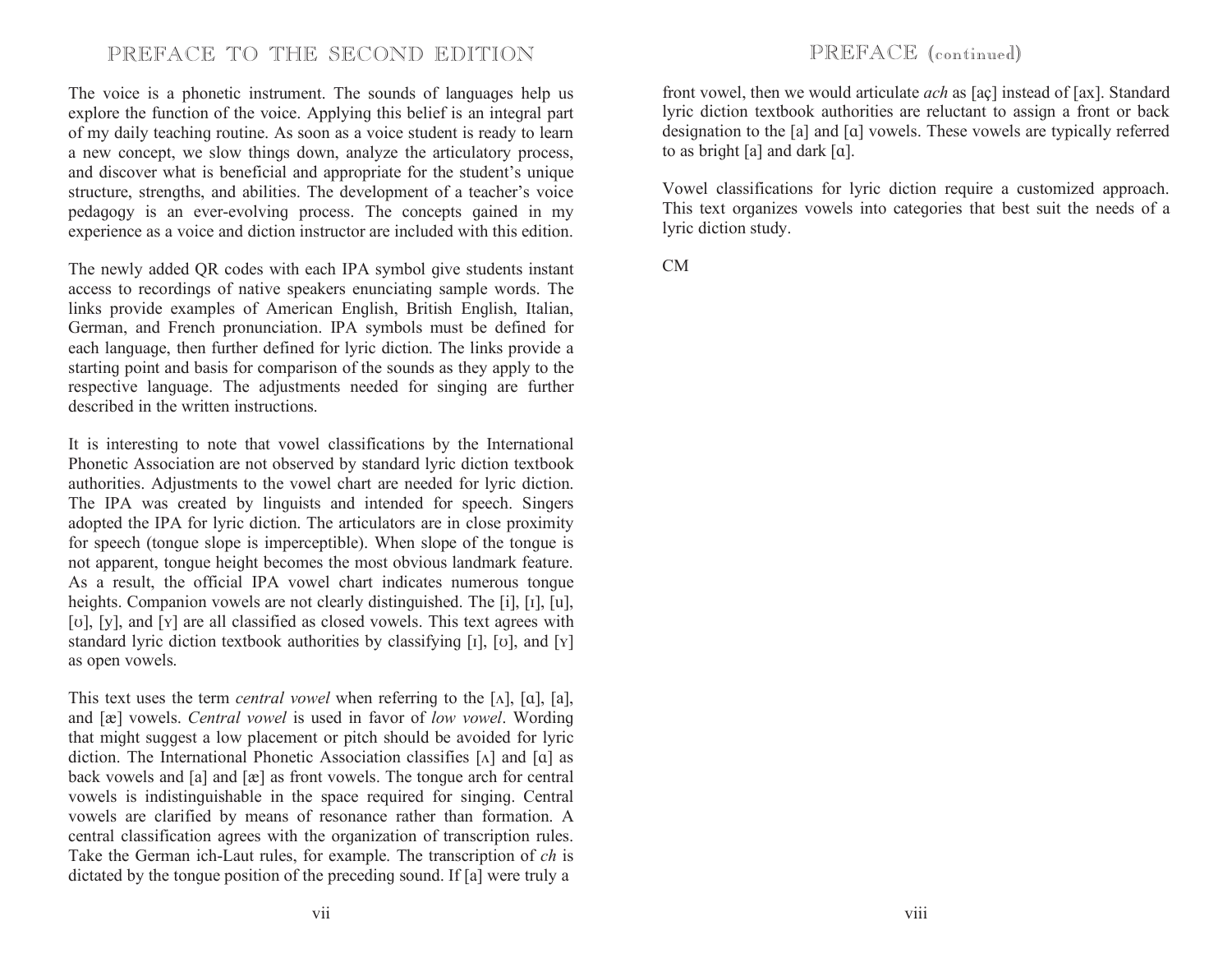# TABLE OF CONTENTS

| <b>VOWELS</b>                                | <b>PAGE</b>    | <b>CONSONANTS</b>                        | <b>PAGE</b>              |
|----------------------------------------------|----------------|------------------------------------------|--------------------------|
| Vowel terms                                  | 1              | Consonant terms                          | $\mathfrak{2}$           |
| [a]: Central dark [a]                        | $\overline{3}$ | [b]: Voiced bilabial stop and plosive    | $\overline{\mathcal{L}}$ |
| [a]: Central bright [a]                      | 5              | [ç]: Voiceless palatal fricative         | 6                        |
| $[\infty]$ : Central $[\infty]$              | $\overline{7}$ | [d]: Voiced alveolar stop                | 8                        |
| [ã]: Dark nasal [ã]                          | 9              | [d]: Voiced dental plosive               | 8                        |
| [e]: Closed front [e]                        | 11             | [dʒ]: Voiced prepalatal affricate        | 10                       |
| $[\varepsilon]$ : Open front $[\varepsilon]$ | 13             | [f]: Voiceless labiodental fricative     | 12                       |
| [3]: Central vowel $r$                       | 15             | [g]: Voiced velar stop and plosive       | 14                       |
| $[\tilde{\epsilon}]$ : Open front nasal      | 17             | [h]: Voiceless glottal fricative         | 16                       |
| $\lceil \circ \rceil$ : Schwa                | 19             | [k]: Voiceless velar stop and plosive    | 18                       |
| $[i]$ : Closed front $[i]$                   | 23             | [1]: Voiced alveolar lateral             | 20                       |
| $[I]$ : Open front $[I]$                     | 25             | [1]: Voiced dental lateral               | 20                       |
| $[j]$ : The $[j]$ glide                      | 27             | [m]: Voiced bilabial nasal               | 24                       |
| [o]: Closed back [o]                         | 29             | [n]: Voiced alveolar nasal               | 26                       |
| [o]: Open back [o]                           | 31             | [n]: Voiced dental nasal                 | 26                       |
| [ø]: Closed mixed [ø]                        | 33             | [n]: Voiced prepalatal nasal             | 28                       |
| $[\alpha]$ : Open mixed $[\alpha]$           | 35             | [n]: Voiced velar nasal                  | 30                       |
| [õ]: Closed back nasal                       | 37             | [p]: Voiceless bilabial stop and plosive | 32                       |
| [œ̃]: Open mixed nasal                       | 39             | [r]: Voiced dental trill                 | 34                       |
| [ $\mathbf{K}$ ]: German vowel r             | 41             | [1]: Voiced alveolar retroflex           | 36                       |
| [u]: Closed back [u]                         | 43             | [r]: Voiced dental and alveolar trill    | 38                       |
| [v]: Open back [v]                           | 45             | [s]: Voiceless alveolar fricative        | 40                       |
| [ $\Lambda$ ]: Central [ $\Lambda$ ]         | 47             | [s]: Voiceless dental fricative          | 40                       |
| $[w]$ : The $[w]$ glide                      | 49             | [f]: Voiceless prepalatal fricative      | 42                       |
| [y]: Closed mixed [y]                        | 51             | [t]: Voiceless alveolar stop             | 44                       |
| $[Y]$ : Open mixed $[Y]$                     | 53             | [t]: Voiceless dental plosive            | 44                       |
| [ų]: The [ų] glide                           | 55             | [t]: Voiceless prepalatal affricate      | 46                       |
| [']: Stress mark                             | 57             | [v]: Voiced labiodental fricative        | 48                       |
| [:]: Long mark                               | 59             | [M]: Voiceless bilabial fricative        | 50                       |
| Diphthongs                                   | 61             | [x]: Voiceless velar fricative           | 52                       |
|                                              |                | [A]: Voiced prepalatal lateral           | 54                       |
|                                              |                | [z]: Voiced alveolar fricative           | 56                       |
|                                              |                | [z]: Voiced dental fricative             | 56                       |
|                                              |                | [3]: Voiced prepalatal fricative         | 58                       |
|                                              |                | $[0]$ : Voiceless dental fricative       | 60                       |
|                                              |                | [ð]: Voiced dental fricative             | 62                       |
|                                              |                | [?]: Voiceless glottal stop              | 64                       |
|                                              |                | Terms                                    | 63                       |
|                                              |                | Bibliography                             | 65                       |
|                                              |                | Works cited                              | 66                       |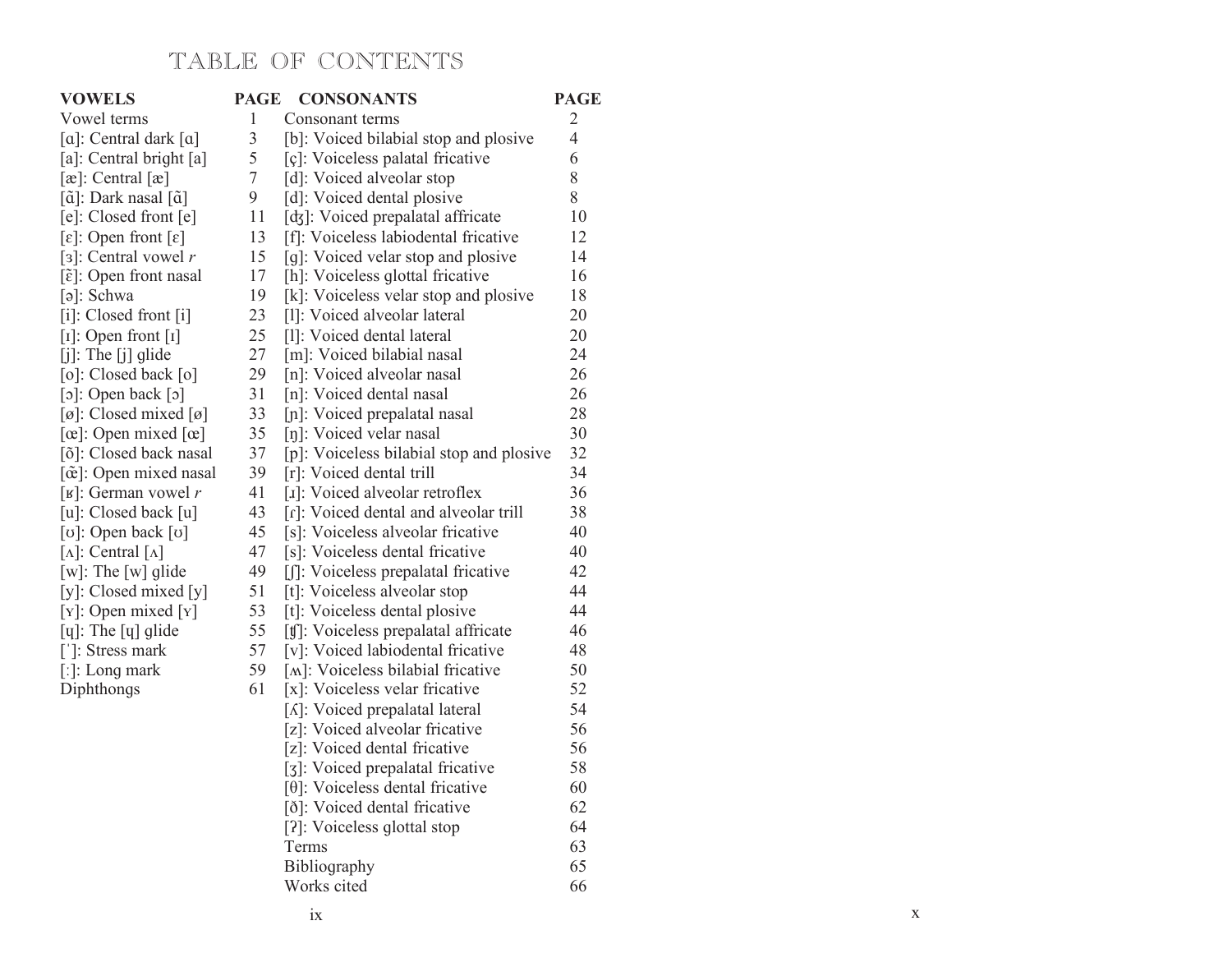# VOWEL TERMS

**Front vowels** are also called tonque vowels. They require a front arch of the tonque. There are two fundamental closed front vowels: [i] and [e]. Each closed vowel has a corresponding open vowel form:

| closed [i] $\text{see}$ < open [I] <i>bit</i>                |
|--------------------------------------------------------------|
| closed [e] <i>chaos</i> < open [ $\varepsilon$ ] <i>said</i> |

**Vowels**

 $[a]$   $[b]$  $[a]$   $[g]$  $[a]$   $[d]$ 

**Back vowels** are also called lip vowels. They require lip rounding and a back tonque arch. There are two fundamental closed back vowels: [u] and [o]. Each closed vowel has a corresponding open vowel form:  $[e]$ 

closed [u] *blue* < open [v] *look* closed [o] *provide* < open [ܧ [*ought* 

Mixed vowels require lip rounding and a front tonque arch. There are two fundamental closed mixed vowels with a corresponding open vowel form:  $[\tilde{\epsilon}]$  $\lceil \varrho \rceil$ 

| [1] tonque + [v] $lip = open [Y]$ Glück<br>[e] tonque + [o] $lip = closed [\emptyset]$ schön, yeux                          |  |  | [i] tonque + [u] $lip = closed [y]$ früh, une | $\sim$ $\sim$ $\sim$ |
|-----------------------------------------------------------------------------------------------------------------------------|--|--|-----------------------------------------------|----------------------|
|                                                                                                                             |  |  |                                               | $[1]$                |
|                                                                                                                             |  |  |                                               | $\lceil i \rceil$    |
| $\lceil \varepsilon \rceil$ tonque + $\lceil \varepsilon \rceil$ lip = open $\lceil \varepsilon \rceil$ <i>möcht, covar</i> |  |  |                                               | $\lceil 0 \rceil$    |

Central vowels do not require lip rounding. There are four central vowels: dark [a] *father*, bright [a] *voila*, [æ] *hat*, and [ $\Lambda$ ] *up*. The [p] vowel, as in *hot*, is between [a] and  $[\circ]$  ([v] is not applied in this text). There are two *r*-colored vowels: English [3] as in *bird*, and German [ʁ] as in *der*. The [ $\rightarrow$ ], [ $\rightarrow$ ], and [ $\bm{v}$ ] vowels represent spoken practice and are not suitable for lyric diction. The schwa [a] is an undefined vowel sound in an unstressed syllable. Pronunciation must be assigned.  $\lceil \circ \rceil$  $\lceil \varnothing \rceil$  $\lceil$ œ $\rceil$  $\lceil \tilde{\text{o}} \rceil$  $\lceil \tilde{\mathsf{ce}} \rceil$ 

**Slope** refers to the pitch of the tonque arch. Slope or pitch of the tonque is more apparent in the low jaw position required for singing. Phoneticians do not consider slope when charting vowels. *Steep* vowels have a sharply sloped tonque position. The [i] and [I] vowels have a steep slope, the [e] and [ɛ] vowels have a *moderate* slope, and the [æ] and [a] vowels have a *mild* sloping of the tonque toward the front of the mouth. The [u] and [v] vowels have a *steep* slope, the [o] and [o] vowels have a *moderate* slope, and the [p] and [a] vowels have a *mild* sloping of the tongue toward the back of the mouth. The  $[\Lambda]$  vowel has no tonque slope. The mild and non-sloped vowels are classified as central vowels due to the low tonque position needed for singing. Central vowels are clarified by resonance rather than tonque formation.  $\lfloor R \rfloor$  $\lceil u \rceil$  $\lceil \sigma \rceil$  $\lceil\Delta\rceil$  $\lceil w \rceil$  $\lceil v \rceil$  $\lbrack \mathrm{Y} \rbrack$  $\lceil$  y  $\rceil$ 

Nasal vowels resonate in the height of the yawn space with a small amount of shared resonant space in the nasal cavity. French has four nasal vowels: [ $\tilde{a}$ ], [ $\tilde{e}$ ], [ $\tilde{o}$ ], and [ $\tilde{c}$ ].  $\lceil$  :  $\rceil$ Diph. Terms

# **CONSONANT TERMS**<br>**CONSONANT TERMS**<br>**VOICING**

Voiced consonants engage the voice. Voiceless consonants engage the breath without vocalized tone. For example, voiced [z] can only be sung while voiceless [s] can only be whispered.

#### **POINT OF ARTICULATION**

| $ \tilde{a} $                                              | [d3]                                                                                                                                                                                                                                                                                                                                                                                                                                                                                                                                                                                                                                                                        | <b>Bilabial:</b> refers to the lips: [b], [m], [p], English [M], and English,                                                                              |
|------------------------------------------------------------|-----------------------------------------------------------------------------------------------------------------------------------------------------------------------------------------------------------------------------------------------------------------------------------------------------------------------------------------------------------------------------------------------------------------------------------------------------------------------------------------------------------------------------------------------------------------------------------------------------------------------------------------------------------------------------|------------------------------------------------------------------------------------------------------------------------------------------------------------|
| [e]                                                        | $\lceil f \rceil$                                                                                                                                                                                                                                                                                                                                                                                                                                                                                                                                                                                                                                                           | Italian, and French [w]                                                                                                                                    |
| $[\epsilon]$                                               | [g]                                                                                                                                                                                                                                                                                                                                                                                                                                                                                                                                                                                                                                                                         | Labiodental: involves the lower lip and the upper row of teeth: [v], [f]<br><b>Dental:</b> involves the tip of the tongue and the back of the upper row of |
| $\lceil 3 \rceil$                                          | [h]                                                                                                                                                                                                                                                                                                                                                                                                                                                                                                                                                                                                                                                                         | front teeth: English [ $\delta$ ] and [ $\theta$ ], Italian and French [d], [n], [t], [1], [z],                                                            |
| $\lceil \tilde{\varepsilon} \rceil$                        | $[k]$                                                                                                                                                                                                                                                                                                                                                                                                                                                                                                                                                                                                                                                                       | [s], $[r]$ , Italian $[r]$ , German $[1]$ , $[z]$ , and $[s]$                                                                                              |
|                                                            |                                                                                                                                                                                                                                                                                                                                                                                                                                                                                                                                                                                                                                                                             | Alveolar: involves the tongue tip and the ridge behind the upper teeth:                                                                                    |
| $[\circ]$                                                  | $[1] % \begin{center} % \includegraphics[width=\linewidth]{imagesSupplemental_3.png} % \end{center} % \caption { % Our method can be used for the proposed method. % Note that the \emph{exponent} is used for the \emph{exponent} and the \emph{exponent} is used for the \emph{exponent} and the \emph{exponent} is used for the \emph{exponent} and the \emph{exponent} is used for the \emph{exponent} and the \emph{exponent} is used for the \emph{exponent} and the \emph{exponent} is used for the \emph{exponent} and the \emph{exponent} is used for the \emph{exponent} and the \emph{exponent} is used for the \emph{exponent} and the \emph{exponent} is used$ | English [d], [n], [t], [l], [z], [s], [r], [1], and German [d], [n], [t], [r]                                                                              |
| $[1]$                                                      | m                                                                                                                                                                                                                                                                                                                                                                                                                                                                                                                                                                                                                                                                           | <b>Prepalatal:</b> involves the tip of tongue and the area between the                                                                                     |
| $[1]$                                                      | $\lceil n \rceil$                                                                                                                                                                                                                                                                                                                                                                                                                                                                                                                                                                                                                                                           | alveolar ridge and hard palate: [f], Italian and French [j], English and                                                                                   |
| $[]$                                                       | [n]                                                                                                                                                                                                                                                                                                                                                                                                                                                                                                                                                                                                                                                                         | French [3], English, Italian, and German [f], French [n] and [q], Italian<br>[n] and $[\Lambda]$ , and English and Italian $[d\xi]$                        |
| [0]                                                        | $[\mathfrak{y}]$                                                                                                                                                                                                                                                                                                                                                                                                                                                                                                                                                                                                                                                            | Palatal: involves a front arch of the tongue and the hard palate:                                                                                          |
| $[\circ]$                                                  |                                                                                                                                                                                                                                                                                                                                                                                                                                                                                                                                                                                                                                                                             | English and German [j], German ich-Laut [ç]                                                                                                                |
|                                                            | [p]                                                                                                                                                                                                                                                                                                                                                                                                                                                                                                                                                                                                                                                                         | Velar: involves a back arch of the tongue and the soft palate: [g] and                                                                                     |
| $\lceil \varnothing \rceil$                                | $[r]$                                                                                                                                                                                                                                                                                                                                                                                                                                                                                                                                                                                                                                                                       | [k], German ach-Laut [x], English, Italian, and German [ŋ]                                                                                                 |
| $[\infty]$                                                 | $\lceil x \rceil$                                                                                                                                                                                                                                                                                                                                                                                                                                                                                                                                                                                                                                                           | Glottal: involves the air flow and the opening between the vocal                                                                                           |
|                                                            |                                                                                                                                                                                                                                                                                                                                                                                                                                                                                                                                                                                                                                                                             | cords: English and German [?] and [h]                                                                                                                      |
| $\lceil \tilde{o} \rceil$                                  | $\lbrack 1 \rbrack$                                                                                                                                                                                                                                                                                                                                                                                                                                                                                                                                                                                                                                                         |                                                                                                                                                            |
|                                                            |                                                                                                                                                                                                                                                                                                                                                                                                                                                                                                                                                                                                                                                                             | <b>MANNER OF ARTICULATION</b>                                                                                                                              |
| $\lceil \tilde{\alpha} \rceil$                             | [s]                                                                                                                                                                                                                                                                                                                                                                                                                                                                                                                                                                                                                                                                         | Stop: a momentary closure of the air flow passage: English and                                                                                             |
| [R]                                                        | $\begin{bmatrix} 0 \\ 0 \end{bmatrix}$                                                                                                                                                                                                                                                                                                                                                                                                                                                                                                                                                                                                                                      | German [b], [d], [g], [p], [t], [k], [?]                                                                                                                   |
| [u]                                                        | [t]                                                                                                                                                                                                                                                                                                                                                                                                                                                                                                                                                                                                                                                                         | Plosive: a momentary closure of the air flow passage that releases                                                                                         |
|                                                            |                                                                                                                                                                                                                                                                                                                                                                                                                                                                                                                                                                                                                                                                             | without aspiration: Italian and French [b], [d], [g], [p], [t], [k]                                                                                        |
| $[\sigma]$                                                 | $[$                                                                                                                                                                                                                                                                                                                                                                                                                                                                                                                                                                                                                                                                         | <b>Fricative:</b> produced by directing the air flow past a set of articulators:                                                                           |
| $\left[ \Lambda \right]$                                   | [v]                                                                                                                                                                                                                                                                                                                                                                                                                                                                                                                                                                                                                                                                         | [ <i>M</i> ], [ <i>V</i> ], [f], [ $\delta$ ], [ $\theta$ ], [ <i>z</i> ], [ <i>s</i> ], [ <i>j</i> ], [ <i>ʃ</i> ], [ <i>ç</i> ], [ <i>x</i> ], and [h]   |
| $[\mathbf{w}]$                                             | $\lceil \mathbf{M} \rceil$                                                                                                                                                                                                                                                                                                                                                                                                                                                                                                                                                                                                                                                  | <b>Affricate:</b> a stop that is followed by a fricative: [dz], [ts], [dʒ], [tʃ], [pf]                                                                     |
| [y]                                                        | $\left[ \text{X} \right]$                                                                                                                                                                                                                                                                                                                                                                                                                                                                                                                                                                                                                                                   | Nasal: produced by directing vocalized tone through the nasal                                                                                              |
| [Y]                                                        | $\lceil \Lambda \rceil$                                                                                                                                                                                                                                                                                                                                                                                                                                                                                                                                                                                                                                                     | passages: $[m], [n], [n], [n]$<br>Lateral: produced by directing vocalized tone laterally over the sides                                                   |
|                                                            |                                                                                                                                                                                                                                                                                                                                                                                                                                                                                                                                                                                                                                                                             | of the tonque: $[1]$ and $[\Lambda]$                                                                                                                       |
| $[\mathbb{q}]$                                             | $\lceil z \rceil$                                                                                                                                                                                                                                                                                                                                                                                                                                                                                                                                                                                                                                                           | Glide: produced by directing vocalized tone past a set of articulators                                                                                     |
| $[\ ]$                                                     | $\left[\begin{matrix} 3 \end{matrix}\right]$                                                                                                                                                                                                                                                                                                                                                                                                                                                                                                                                                                                                                                | without friction: $[w]$ , $[j]$ , and $[u]$ (also classified as semiconsonants)                                                                            |
| $\left[\begin{array}{c} \cdot \\ \cdot \end{array}\right]$ | $\lceil \theta \rceil$                                                                                                                                                                                                                                                                                                                                                                                                                                                                                                                                                                                                                                                      | Trill: formed by taps with the tip of the tongue against the alveolar                                                                                      |
| Diph.                                                      | $\lceil \delta \rceil$<br>$[2]$                                                                                                                                                                                                                                                                                                                                                                                                                                                                                                                                                                                                                                             | ridge or upper front teeth: rolled [r] and flipped [r]<br>Retroflex: produced with tongue tip curled up: English [1]                                       |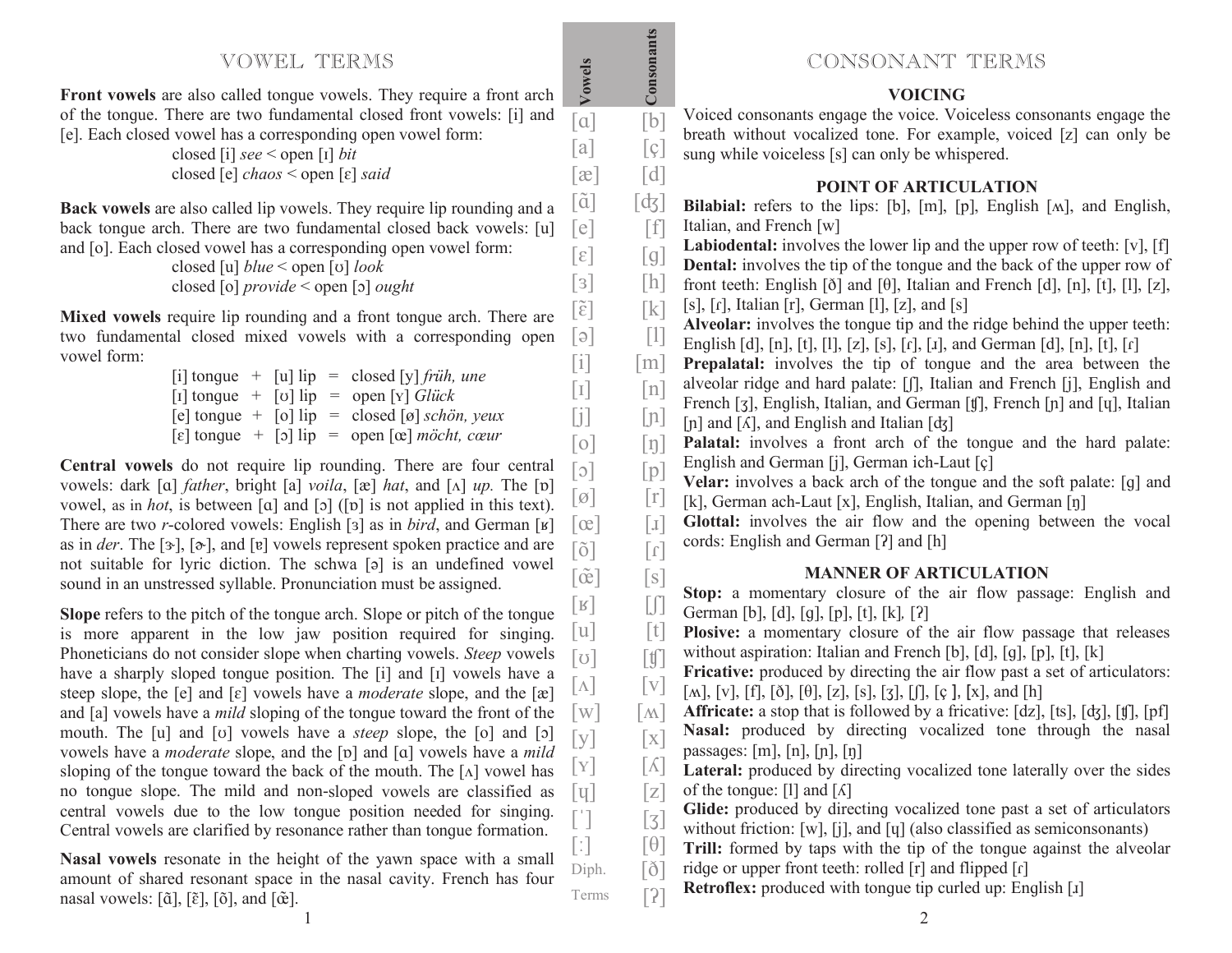CENTRAL DARK [a]

|             |           |     | 41 Y EN 1971 THE |        |              |
|-------------|-----------|-----|------------------|--------|--------------|
| E.          |           | н   |                  |        |              |
| father      | Abena     | ame |                  | $\sim$ | <sup>b</sup> |
| $\int$ faðə | ['?aːbənt | amə |                  | a      | C<br>◡       |
|             |           |     |                  |        |              |

**Control of the State Control** 

**Description.** Phoneticians classify [a] as a back vowel but the tonque arch for central vowels is scarcely apparent in the space required for singing. The dark [a] vowel is clarified by means of resonance rather than formation. The lips are neither rounded nor spread.

**Enunciation.** Release and lower the jaw. Find the space of *ah* without rounding or spreading the lips. Allow two finger widths of space between the teeth. The anterior edge of the tonque contacts the lower row of teeth and lies low and flat on the floor of the mouth. Raise the soft palate and direct vocalized tone toward the upper front teeth.

**Warnings.** The lips must not spread or cling to the teeth. They should remain released. Do not cover the tone. Avoid a placement that lies low or nasal. Maintain one articulatory position throughout vocalization. **English exercise:** *odd, lark, flock, garden, swallow, honor*

#### **GERMAN**

A distinction for German  $[\alpha]$  is made by deliberately lengthening the vowel sound. Do not weaken the clarity of  $\lceil \alpha \rceil$  in unstressed syllables: *Balsamduft* [ˈbalzɑːmdʊft].

**German exercise.** Contrast the following English/German words by lengthening the German [a:]: *father/Vater* ['fa:təʁ], *sock/sag* [za:k], *mock/mag* [maːk], *calm/kam* [kaːm]

#### **FRENCH**

Do not articulate a glottal stop before initial vowel words: *âge* is [a3ə] not [?aʒə]. Do not weaken the clarity of [a] in unstressed syllables: *pâquerette* [pakoreto].  $\lceil \Lambda \rceil$ 

**French exercise.** The vowel of the stressed syllable is long in French. Contrast the following English/French words and lengthen the French dark *a: pass/passe* [pasə], *task/tâche* [taʃə], *glass/glas* [glas]

#### **BRITISH ENGLISH**

Specified spellings that have an [æ] sound in American English are pronounced with a dark [a] for British English. The spellings  $a + [f]$ , [s], [nt], [ns], and *th* require a dark [a] pronunciation (Memory aid: *After class Blanch danced rather fast*). Specified words require a dark [a] pronunciation: *command, demand, reprimand, can't, shan't, aunt, advantage, chant, enchant, grant, plant, sample,* and *example*  $\lceil \tt{u} \rceil$  $\lceil$  :  $\rceil$ Diph. Terms

|     | VOICED BILABIAL STOP [b] |                     |               |               |  |  |  |
|-----|--------------------------|---------------------|---------------|---------------|--|--|--|
| ons | <b>ENGLISH</b>           | <b>ITALIAN</b>      | <b>GERMAN</b> | <b>FRENCH</b> |  |  |  |
| [b] | beauty                   | bella               | <b>Bild</b>   | beauté        |  |  |  |
|     | bjuti <sup>-</sup>       | bellal <sup>-</sup> | [bɪlt]        | [bote]        |  |  |  |

| [a]                                     | [ç]                                                                                                                                                                                                                                                                                                                                                                                                                                                                                                                                                                                                                                                                                                                                                                                                                                                                                                | 回路系统<br>$\frac{1}{2}$ $\frac{1}{2}$ $\frac{1}{2}$ $\frac{1}{2}$ $\frac{1}{2}$ $\frac{1}{2}$ $\frac{1}{2}$ $\frac{1}{2}$ $\frac{1}{2}$ $\frac{1}{2}$ $\frac{1}{2}$ $\frac{1}{2}$ $\frac{1}{2}$ $\frac{1}{2}$ $\frac{1}{2}$ $\frac{1}{2}$ $\frac{1}{2}$ $\frac{1}{2}$ $\frac{1}{2}$ $\frac{1}{2}$ $\frac{1}{2}$ $\frac{1}{2}$ |
|-----------------------------------------|----------------------------------------------------------------------------------------------------------------------------------------------------------------------------------------------------------------------------------------------------------------------------------------------------------------------------------------------------------------------------------------------------------------------------------------------------------------------------------------------------------------------------------------------------------------------------------------------------------------------------------------------------------------------------------------------------------------------------------------------------------------------------------------------------------------------------------------------------------------------------------------------------|-----------------------------------------------------------------------------------------------------------------------------------------------------------------------------------------------------------------------------------------------------------------------------------------------------------------------------|
| $\lceil x \rceil$                       | $\lceil d \rceil$                                                                                                                                                                                                                                                                                                                                                                                                                                                                                                                                                                                                                                                                                                                                                                                                                                                                                  | <b>Description.</b> The [b] sound has the same point and manner of articulation                                                                                                                                                                                                                                             |
| $\lceil \tilde{a} \rceil$               | [d3]                                                                                                                                                                                                                                                                                                                                                                                                                                                                                                                                                                                                                                                                                                                                                                                                                                                                                               | as the [p] sound. The [b] is voiced while the [p] is voiceless. Voiced [b] is                                                                                                                                                                                                                                               |
|                                         |                                                                                                                                                                                                                                                                                                                                                                                                                                                                                                                                                                                                                                                                                                                                                                                                                                                                                                    | classified as a plosive in Italian and French.<br>Articulation. Relax the lips with inside edges barely touching. The lips                                                                                                                                                                                                  |
| [e]                                     | $[f]$                                                                                                                                                                                                                                                                                                                                                                                                                                                                                                                                                                                                                                                                                                                                                                                                                                                                                              | should feel loose and buoyant. Raise the soft palate and release the jaw.                                                                                                                                                                                                                                                   |
| $\lceil \varepsilon \rceil$             | [g]                                                                                                                                                                                                                                                                                                                                                                                                                                                                                                                                                                                                                                                                                                                                                                                                                                                                                                | Vocalized tone is added while the lips pop open to form the following                                                                                                                                                                                                                                                       |
| $[3]$                                   | $[h] \centering% \includegraphics[width=1.0\textwidth]{Figures/PN1.png} \caption{The 3D (black) model for a different region of the parameter $\Omega$. The left side is the same time. The right side is the same time. The right side is the same time. The right side is the same time. The right side is the same time. The right side is the same time. The right side is the same time. The right side is the same time. The right side is the same time. The right side is the same time. The right side is the same time. The right side is the same time. The right side is the same time. The right side is the same time. The right side is the same time. The right side is the same time. The right side is the same time. The right side is the same time. The right side is the same time. The right side is the same time. The right side is the same time. The right side is the$ | sound. This action releases the sound and allows the consonant to project.                                                                                                                                                                                                                                                  |
| $\lceil \widetilde{\varepsilon} \rceil$ | $[k]$                                                                                                                                                                                                                                                                                                                                                                                                                                                                                                                                                                                                                                                                                                                                                                                                                                                                                              | Note: [b] has a rounded lip formation when followed by a rounded vowel.                                                                                                                                                                                                                                                     |
| [ə]                                     | $[1]$                                                                                                                                                                                                                                                                                                                                                                                                                                                                                                                                                                                                                                                                                                                                                                                                                                                                                              | Warnings. Compressed lips muffle the consonant sound and constrict the<br>vocal apparatus. Do not press the lips together or curl them outside in.                                                                                                                                                                          |
|                                         |                                                                                                                                                                                                                                                                                                                                                                                                                                                                                                                                                                                                                                                                                                                                                                                                                                                                                                    | <b>Exercise 1:</b> babble, bubble, blackbird / round the lips for: boat, born, bold                                                                                                                                                                                                                                         |
| $[$                                     | $\lceil m \rceil$                                                                                                                                                                                                                                                                                                                                                                                                                                                                                                                                                                                                                                                                                                                                                                                                                                                                                  | <b>Exercise 2.</b> Place your thumb and fingertips on either side of the throat.                                                                                                                                                                                                                                            |
| $\begin{bmatrix} 1 \end{bmatrix}$       | $\lceil n \rceil$                                                                                                                                                                                                                                                                                                                                                                                                                                                                                                                                                                                                                                                                                                                                                                                                                                                                                  | Notice how the muscles are adversely affected by singing with tightly                                                                                                                                                                                                                                                       |
| [j]                                     | [n]                                                                                                                                                                                                                                                                                                                                                                                                                                                                                                                                                                                                                                                                                                                                                                                                                                                                                                | compressed lips: <i>bright, blue, bird.</i> Sing the words again articulating the                                                                                                                                                                                                                                           |
| $[{\circ}]$                             | $\lfloor \eta \rfloor$                                                                                                                                                                                                                                                                                                                                                                                                                                                                                                                                                                                                                                                                                                                                                                                                                                                                             | initial consonants with the lips barely touching. Observe the clarity of the<br>consonant and the corresponding ease of vowel production that                                                                                                                                                                               |
| $[\circ]$                               | [p]                                                                                                                                                                                                                                                                                                                                                                                                                                                                                                                                                                                                                                                                                                                                                                                                                                                                                                | accompanies a released vocal mechanism (Marshall 40).                                                                                                                                                                                                                                                                       |
| $[\varnothing]$                         | $\left[ \mathbf{r}\right]$                                                                                                                                                                                                                                                                                                                                                                                                                                                                                                                                                                                                                                                                                                                                                                                                                                                                         | Exercise 3. Enunciate words with mb: somber, remember, embrace. Next,                                                                                                                                                                                                                                                       |
| $\lceil \infty \rceil$                  | $\begin{bmatrix} 1 \end{bmatrix}$                                                                                                                                                                                                                                                                                                                                                                                                                                                                                                                                                                                                                                                                                                                                                                                                                                                                  | articulate [b] without adding a [m] sound: bright, blessed, breath.                                                                                                                                                                                                                                                         |
|                                         |                                                                                                                                                                                                                                                                                                                                                                                                                                                                                                                                                                                                                                                                                                                                                                                                                                                                                                    | <b>FINAL</b> [b]                                                                                                                                                                                                                                                                                                            |
| [õ]                                     | $\lceil 1 \rceil$                                                                                                                                                                                                                                                                                                                                                                                                                                                                                                                                                                                                                                                                                                                                                                                                                                                                                  | <b>Description.</b> Final $b$ , $d$ , and $g$ are articulated with an added shadow<br>vowel. This is not permitted for any other consonant. The final $b$ , $d$ , and $g$                                                                                                                                                   |
| $\lceil \tilde{\infty} \rceil$          | [s]                                                                                                                                                                                                                                                                                                                                                                                                                                                                                                                                                                                                                                                                                                                                                                                                                                                                                                | would be silent without the added vowel sound.                                                                                                                                                                                                                                                                              |
| $[\mathbb{R}]$                          | $\left[\begin{matrix} 1 \\ 0 \end{matrix}\right]$                                                                                                                                                                                                                                                                                                                                                                                                                                                                                                                                                                                                                                                                                                                                                                                                                                                  | Articulation. Assume the lip formation of [b]. Upon drop of the lip,                                                                                                                                                                                                                                                        |
| [u]                                     | $[t]$                                                                                                                                                                                                                                                                                                                                                                                                                                                                                                                                                                                                                                                                                                                                                                                                                                                                                              | enunciate a shadow vowel on the same pitch as assigned to the final                                                                                                                                                                                                                                                         |
| $\lceil \sigma \rceil$                  | $[\![\mathfrak{t}]\!]$                                                                                                                                                                                                                                                                                                                                                                                                                                                                                                                                                                                                                                                                                                                                                                                                                                                                             | syllable of the word (Marshall 80-81).<br><b>Warnings.</b> Avoid a breathy articulation of [b]. Do not omit final [b].                                                                                                                                                                                                      |
| $\big[ \Lambda \big]$                   | $\lceil v \rceil$                                                                                                                                                                                                                                                                                                                                                                                                                                                                                                                                                                                                                                                                                                                                                                                                                                                                                  | <b>Exercise.</b> Fully voice final [b] in the following words: web, sob, shrub                                                                                                                                                                                                                                              |
| $\lceil w \rceil$                       |                                                                                                                                                                                                                                                                                                                                                                                                                                                                                                                                                                                                                                                                                                                                                                                                                                                                                                    | <b>ITALIAN AND FRENCH</b>                                                                                                                                                                                                                                                                                                   |
|                                         | $\lceil \mathbf{M} \rceil$                                                                                                                                                                                                                                                                                                                                                                                                                                                                                                                                                                                                                                                                                                                                                                                                                                                                         | <b>Description.</b> Voiced [b] is classified as a plosive in Italian and French.                                                                                                                                                                                                                                            |
| [y]                                     | $\left[ \mathbf{X}\right]$                                                                                                                                                                                                                                                                                                                                                                                                                                                                                                                                                                                                                                                                                                                                                                                                                                                                         | There is no audible release of breath for the plosive consonants.                                                                                                                                                                                                                                                           |
| $\big[ \mathrm{Y} \big]$                | $\lceil \Lambda \rceil$                                                                                                                                                                                                                                                                                                                                                                                                                                                                                                                                                                                                                                                                                                                                                                                                                                                                            | Articulation. Three articulatory movements are involved:<br>1.<br>The                                                                                                                                                                                                                                                       |
| $[\tt{v}]$                              | [z]                                                                                                                                                                                                                                                                                                                                                                                                                                                                                                                                                                                                                                                                                                                                                                                                                                                                                                | articulators contact. 2. The flow of breath is stopped. 3. The tone is                                                                                                                                                                                                                                                      |
| [']                                     | $\left[\begin{matrix} 3 \end{matrix}\right]$                                                                                                                                                                                                                                                                                                                                                                                                                                                                                                                                                                                                                                                                                                                                                                                                                                                       | released without aspiration. This action introduces (and merges with) the<br>articulation of a following vowel or consonant sound. Note: [b] has a                                                                                                                                                                          |
| $\begin{bmatrix} \cdot \end{bmatrix}$   | $\lceil \theta \rceil$                                                                                                                                                                                                                                                                                                                                                                                                                                                                                                                                                                                                                                                                                                                                                                                                                                                                             | rounded lip formation when followed by a rounded vowel.                                                                                                                                                                                                                                                                     |
| Diph.                                   | $[\delta]$                                                                                                                                                                                                                                                                                                                                                                                                                                                                                                                                                                                                                                                                                                                                                                                                                                                                                         | Italian exercise. Contrast the following English/Italian words: brief/breve                                                                                                                                                                                                                                                 |
|                                         |                                                                                                                                                                                                                                                                                                                                                                                                                                                                                                                                                                                                                                                                                                                                                                                                                                                                                                    | ['breve], bold/baldo ['baldo], blessed/beato [be'ato]                                                                                                                                                                                                                                                                       |
| Terms                                   | [?]                                                                                                                                                                                                                                                                                                                                                                                                                                                                                                                                                                                                                                                                                                                                                                                                                                                                                                | French exercise: boat/barque [barka], baby/bébé [bebe], bye/bois [bwa]                                                                                                                                                                                                                                                      |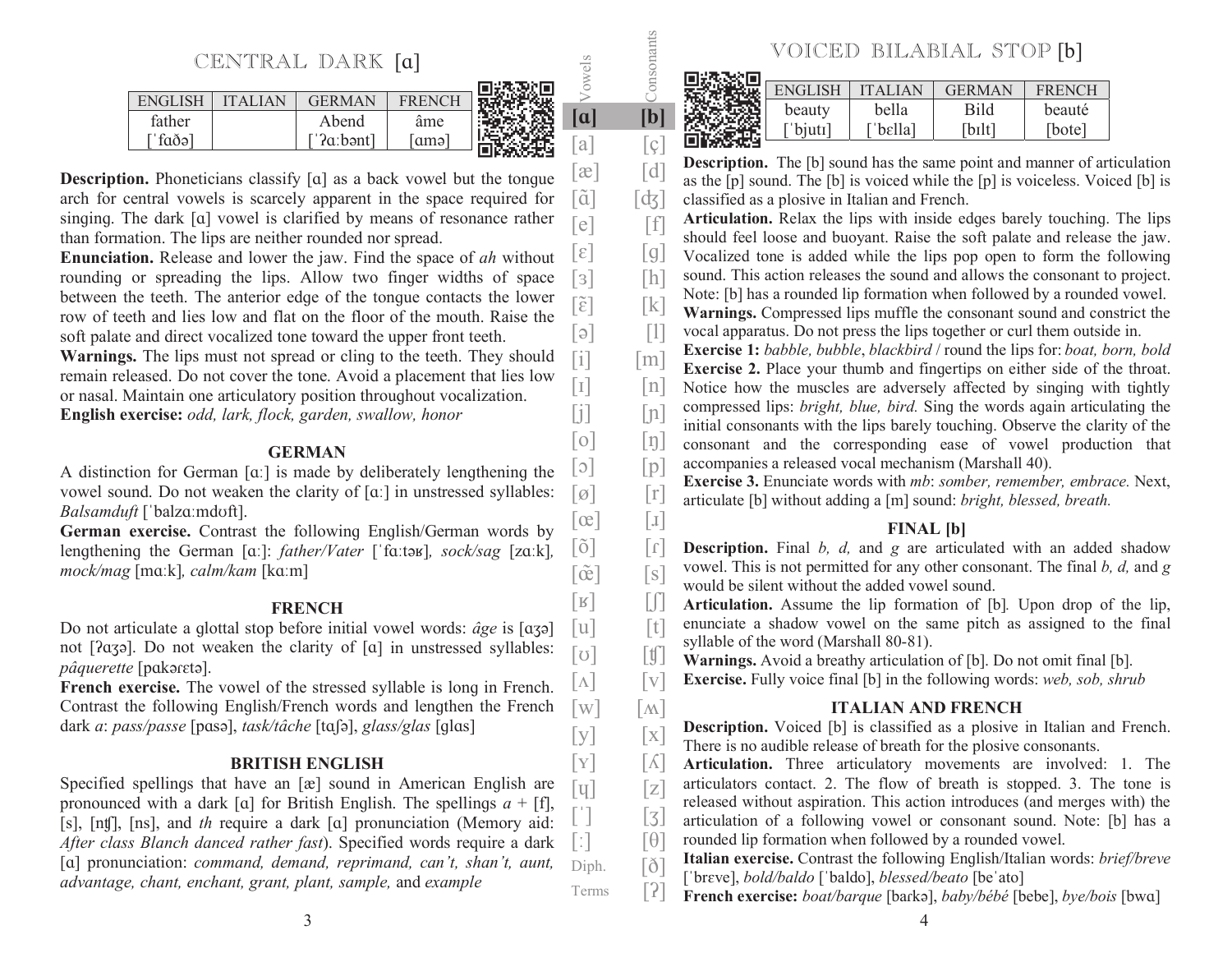CENTRAL BRIGHT [a]

| FNGT |      | <b>GERMAN</b> | <b>FRENC</b> |  |
|------|------|---------------|--------------|--|
| sigh | caro | allein        | voilà        |  |
| sai  | karo | [ʔalˈlaen]    | vwala        |  |
|      |      |               |              |  |

[ã]

[b] Vowels<br>[Consonants]

**[a] [ç]**  $[\mathfrak{E}]$   $[\mathfrak{d}]$ 

 $[e]$   $[f]$  $[\epsilon]$   $[g]$ 

 $\lceil e \rceil$   $\lceil 1 \rceil$ 

 $\begin{bmatrix} 1 \end{bmatrix}$   $\begin{bmatrix} n \end{bmatrix}$ 

 $\lceil \infty \rceil$   $\lceil x \rceil$ 

 $\lceil w \rceil$   $\lceil \mathbf{M} \rceil$ 

Terms  $[2]$ 

 $[s]$ 

 $\lceil 3 \rceil$ 

 $\lceil d \mathbf{x} \rceil$ 

**Description.** English does not have a pure bright [a] vowel. An approximation of the sound is found in the diphthong of the words *sky* and *night*. The [ai] transcription represents spoken pronunciation. An [a] transcription is recommended for lyric diction.

**Enunciation.** Release and lower the jaw. Find the space of *ah* without spreading the lips. Allow two finger widths of space between the teeth. The anterior edge of the tonque contacts the lower row of teeth. Imaqine smiling with just the cheeks and eyes but do not spread or tense the lips. Raise the soft palate and direct vocalized tone toward the upper front teeth. Think *bright eyes* when considering the resonance for [a]. The sound is midway between the  $[\infty]$  of *sat* and  $[\infty]$  of *father*.  $[s]$   $[h]$  $[\tilde{\epsilon}]$   $[k]$  $[i]$   $[m]$ 

**Warnings.** Do not cover the tone. Avoid a placement that lies low or nasal. Do not replace [a] with  $\lceil \alpha \rceil$  or  $\lceil \alpha \rceil$ . Avoid an on or off-qlide of the vowel by preparing the vowel early and by maintaining the position of the jaw, lips, and tonque during phonation. Avoid a spread or rounded lip formation.  $[i]$   $[n]$  $[0]$   $[1]$  $[p]$   $[p]$  $\lceil \emptyset \rceil$   $\lceil r \rceil$ 

#### **ITALIAN AND FRENCH**

Diphthonqization of the bright [a] monophthong is to be strictly avoided. Do not articulate a qlottal stop before initial vowel words. For example, the Italian word *alma* is ['alma] not ['?alma]. Do not weaken the clarity of [a] in unstressed syllables. Italian example: *angelico* [an'dʒɛliko] French example: *humanité* [ymanite]  $\lceil \tilde{o} \rceil$   $\lceil r \rceil$  $\lceil \tilde{\alpha} \rceil$  $\begin{bmatrix} \mathbf{R} \end{bmatrix}$   $\begin{bmatrix} \mathbf{L} \end{bmatrix}$  $\begin{bmatrix} u \end{bmatrix}$   $\begin{bmatrix} t \end{bmatrix}$ 

**Italian exercise.** Contrast the following English/Italian words: *follow/farfalla* [farˈfalla], *cart/carta* ['karta], *honest/amenità* [ameni'ta]

French exercise. Contrast the following English/French words: *charm/charme* [ʃaɾmə], *calm/calme* [kalmə], *image/image* [imaʒə]

### **GERMAN**

German bright [a] functions as a monophthong in the words *Land* and *Tanz*, or as the first vowel of a diphthong in the words *Mai* and *Zeit*. Diphthongization of the bright  $[a]$  monophthong is to be strictly avoided. Do not weaken the clarity of [a] in unstressed syllables: *Werkstatt* [ˈvɛɾkʃtatt].  $\lceil q \rceil$   $\lceil z \rceil$  $\lceil$ :  $\rceil$   $\lceil \theta \rceil$ Diph. [ $\delta$ ]

**German exercise.** Contrast the following English/German words: *man/man* [man], *fast/fast* [fast], *nightingale/Nachtigall* [<sup>ޖ</sup>naxtܼܳall]



|  | VOICELESS PALATAL AFFRICATE [ç] |                            |              |               |  |
|--|---------------------------------|----------------------------|--------------|---------------|--|
|  |                                 |                            |              |               |  |
|  |                                 | ENGLISH   ITALIAN   GERMAN |              | <b>FRENCH</b> |  |
|  | huge                            |                            | Licht        |               |  |
|  | [ciudz]                         |                            | $[$ lict $]$ |               |  |
|  |                                 |                            |              |               |  |

Articulation. Raise the soft palate and release the jaw. The tonque tip contacts the lower front teeth while the front of the tonque arches toward the palate. The articulatory formation is similar to the tonque arch of a [j] qlide, as in *year* or *Jahr*. Allow space between the articulators and direct a voiceless stream of air through the narrowed passageway.

**Warnings.** The voiceless [ç] sound is difficult to project. A vigorous release of air is needed to effectively articulate the consonant sound. Do not allow the articulators to touch. Contact between the tonque arch and palate would produce a [k] sound. Do not replace the ich-Laut with a prepalatal fricative [f] formation (as in *she*). Maintain a clean aspiration of the ich-Laut without any interfering liquid sounds.

 $\mathbf{Exercise:}$  *ich* [ʔɪç], gleich [ɡlaeç], ewig [ˈʔeːvɪç], ruhig [ˈɾuːɪç]

#### **CONSONANT CLUSTERS**

Maintain an unimpeded flow of air to avoid altering the pronunciation to a  $[k]$  sound. Do not omit the ich-Laut in consonant groups. Merge the consonants within in the cluster by whispering an elongated  $[c]$ . Repeat the process with a quick articulation of the consonants in the cluster.

**Exercise:** *mächtig* ['mɛçtɪç], *Bächlein* ['bɛçlaen], *nichts* [nɪçts], *Tränchen* [ˈtɾɛːnçən], *Blümchen* [ˈblyːmçən], *Veilchen* [ˈfaelçən], Liebchen [ˈliːpcən], *Mädchen* [ˈmɛːtcən], *durchs* [dʊɾcs], *Ständchen* [ˈftɛntçən]  $[\sigma]$   $[\mathfrak{y}]$  $\lceil \Lambda \rceil$   $\lceil v \rceil$ 

#### **ALTERNATE MANNER OF AIR FLOW**

Articulate a well-aspirated  $\left[\right]$  with the tonque tip placed just behind the lower front teeth. This produces a suitable ich-Laut replacement when the consonant needs additional carrying power.  $[y]$   $[x]$  $[Y]$   $[\Lambda]$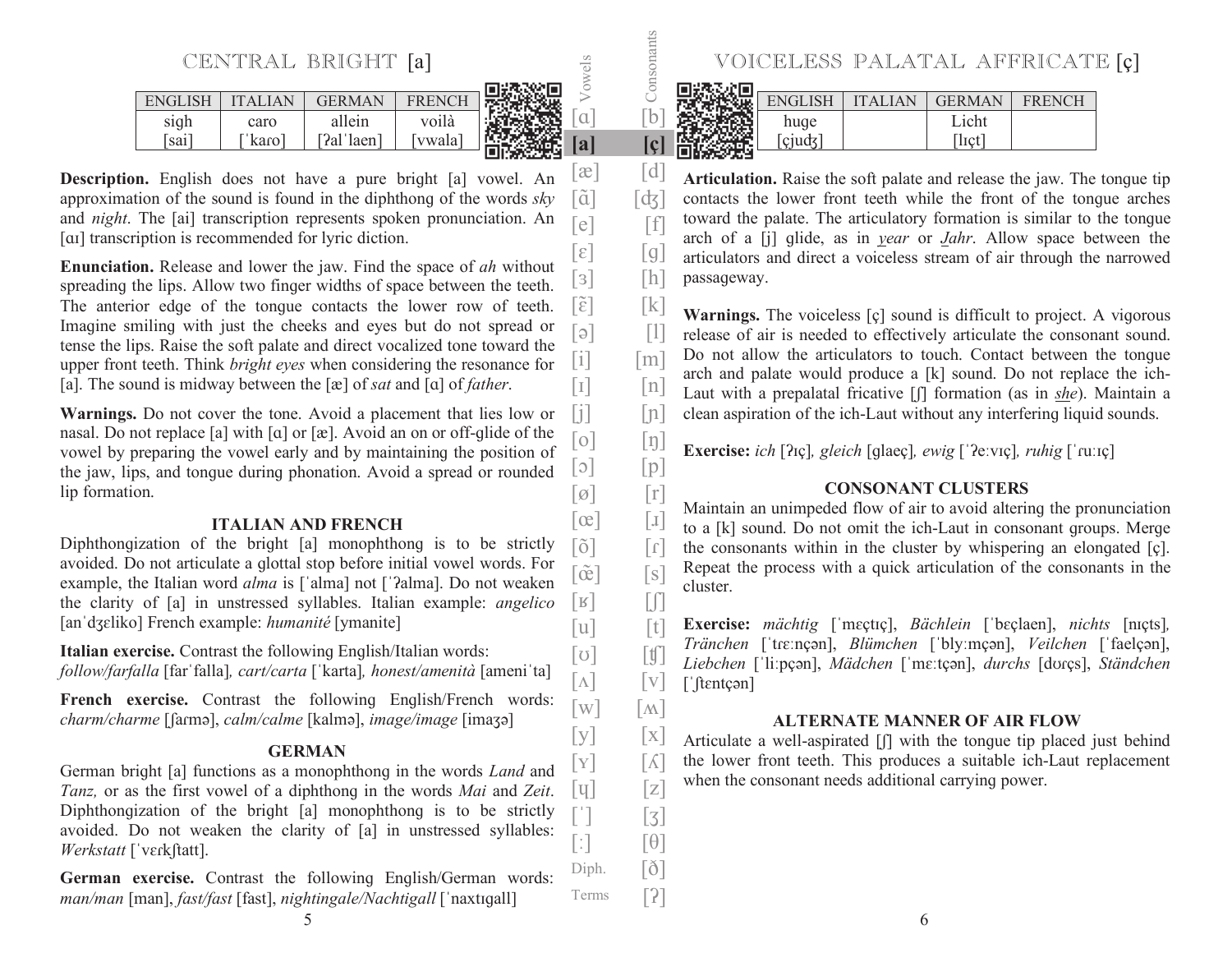CENTRAL [æ]

|        |                       |        |        | a = |
|--------|-----------------------|--------|--------|-----|
| EN(ii] | $\Delta$ I I $\Delta$ | GERMAN | н<br>H |     |
| glad   |                       |        |        |     |
| glæd   |                       |        |        |     |
|        |                       |        |        |     |

[ã]

 $\lceil \tilde{\mathsf{ce}} \rceil$ 

 $\lceil \Lambda \rceil$   $\lceil \mathbf{v} \rceil$  $\lceil w \rceil$   $\lceil \mathbf{M} \rceil$  $[y]$   $[x]$  $\lceil \mathbf{Y} \rceil$   $\lceil \mathbf{A} \rceil$ 

 $[s]$ 

[a] Vowels<br>
Consonants<br>
Consonants

 $[a]$   $[c]$ **[æ] [d]**

 $[e]$   $[f]$ 

 $\lceil d_3 \rceil$ 

**Description.** The [æ] vowel does not exist in Italian, German, or French. Central [æ] is clarified by means of resonance rather than formation. The lips are neither rounded nor spread.

**Enunciation.** Release and lower the jaw. Find the space of *ah* without spreading the lips. The formation of  $[\alpha]$  is a delicate adjustment of the sides of the tonque. "The production of  $[\alpha]$  should be governed by the ear, rather than by mechanical means" (Marshall 133). Lift the soft palate and direct vocalized tone toward the upper front teeth. Maintain one articulatory position throughout vocalization.  $[\epsilon]$   $[g]$  $\lceil \varphi \rceil$   $\lceil \varphi \rceil$  $[i]$   $[m]$ 

**Warnings.** The central  $[\mathbf{\hat{x}}]$  sound is a characteristic color of the English language. It should not be masked, covered, or replaced with dark [a] (see exceptions on page 3). Avoid a nasalized tone.  $\begin{bmatrix} 1 \end{bmatrix}$   $\begin{bmatrix} n \end{bmatrix}$ 

**Exercise 1.** Compare the vowel sounds in the words *seed* [sid] and *sand* [sænd] by singing them on a sustained pitch. Next, sing *heart* [hat] and *hand* [hænd]. Central [æ] requires the space of [a] with the height and forwardness of [i].

**Exercise 2:** *add, lamb, sad, magic, happy, battle*

| VOICED ALVEOLAR STOP [d] |  |
|--------------------------|--|
|                          |  |

|  | VOICED ALVEOLAR STOP [d] |                 |               |               |
|--|--------------------------|-----------------|---------------|---------------|
|  |                          | ENGLISH TTALIAN | <b>GERMAN</b> | <b>FRENCH</b> |
|  | dance                    | donna           | Dank          | désir         |
|  | [dans]                   | ['donna]        | [dank]        | [dezir]       |
|  |                          |                 |               |               |

**Description.** The [d] sound has the same point and manner of articulation as the [t] sound. The [d] is voiced while the [t] is voiceless. Voiced [d] is classified as a dental plosive in Italian and French.

Articulation. Raise the soft palate and release the jaw. Place the tonque tip against the alveolar ridge. Exert a slight amount of resistance between the articulators. Add vocalized tone as the tonque tip flips downward.

Note: [d] has a rounded lip formation when followed by a rounded vowel.  $[s]$   $[h]$ 

**Exercise 1:** *deed, damp, doubt* / round the lips for: *duty, daughter, dome* **Warning.** Partial aspiration of [d] would result in a [t] sound.  $\lceil \tilde{\varepsilon} \rceil$   $\lceil k \rceil$ 

> **Exercise 2.** Voiced [d] is often partially aspirated. Enunciate the following words with a fully voiced articulation of [d]: *debt, deliver, dance, determine, distant, drain, drama, drink, decided, dignity, divine*

## **FINAL [d]**

**Description.** Final *b, d,* and *g* are articulated with an added shadow vowel. This is not permitted for any other consonant. The *b, d,* and *g*  would be silent without the added vowel sound. $[j]$   $[n]$  $\lceil o \rceil$   $\lceil n \rceil$  $\lceil 5 \rceil$   $\lceil p \rceil$ 

**Articulation.** Assume the tonque position of *d*. Upon drop of the tonque, enunciate a shadow vowel on the same pitch as assigned to the final syllable of the word (Marshall 80-81).  $\lceil \emptyset \rceil$   $\lceil r \rceil$  $\lceil \infty \rceil$   $\lceil \cdot \rceil$ 

**Warnings.** Avoid a breathy articulation of [d]. Do not omit final [d].

**Exercise.** Fully voice final [d] in the following words: *bird, wind, shade*  $\lceil \tilde{o} \rceil$   $\lceil$   $\tilde{o} \rceil$ 

# **ITALIAN AND FRENCH**

**Description.** Voiced [d] is classified as a dental plosive in Italian and French. There is no audible release of breath for the plosive consonants.  $\begin{bmatrix} \mathbf{R} \end{bmatrix}$   $\begin{bmatrix} \mathbf{L} \end{bmatrix}$  $\begin{bmatrix} u \end{bmatrix}$   $\begin{bmatrix} t \end{bmatrix}$ 

Articulation. Place the tonque tip against the inside of the upper front teeth. Exert a slight resistance between the articulators for voiced [d]. Three articulatory movements are involved:  $\lceil \text{U} \rceil$   $\lceil \text{U} \rceil$ 

1. The articulators contact.

2. The flow of breath is stopped.

 3. The tone is released without aspiration. This action introduces (and merges with) the articulation of a following vowel or consonant sound. Note: [d] has a rounded lip formation when followed by a rounded vowel.

- **Warnings.** Do not allow the tonque to thicken or movement to become sluqqish. The articulation of dental consonants should be quick in order to  $\lceil \mathbf{u} \rceil$   $\lceil \mathbf{z} \rceil$
- "release and qive impulse to the vowel that follows" (Colorni 55).  $\begin{bmatrix} 1 \\ 2 \end{bmatrix} \qquad \begin{bmatrix} 3 \\ 4 \end{bmatrix}$
- **Italian exercise.** Contrast English/Italian words: *divine/divino* [di'vino],  $\lceil$ :  $\lceil$   $\Theta$   $\rceil$
- *diamond/diamante* [dia mante], *distant/distanza* [dis tantsa] Diph. [ $\delta$ ]
	- **French exercise.** Contrast the following English/French words:
- delicate/délicat [delika], *decide/décider* [deside], *dance/danser* [dɑ̃se] Terms  $[2]$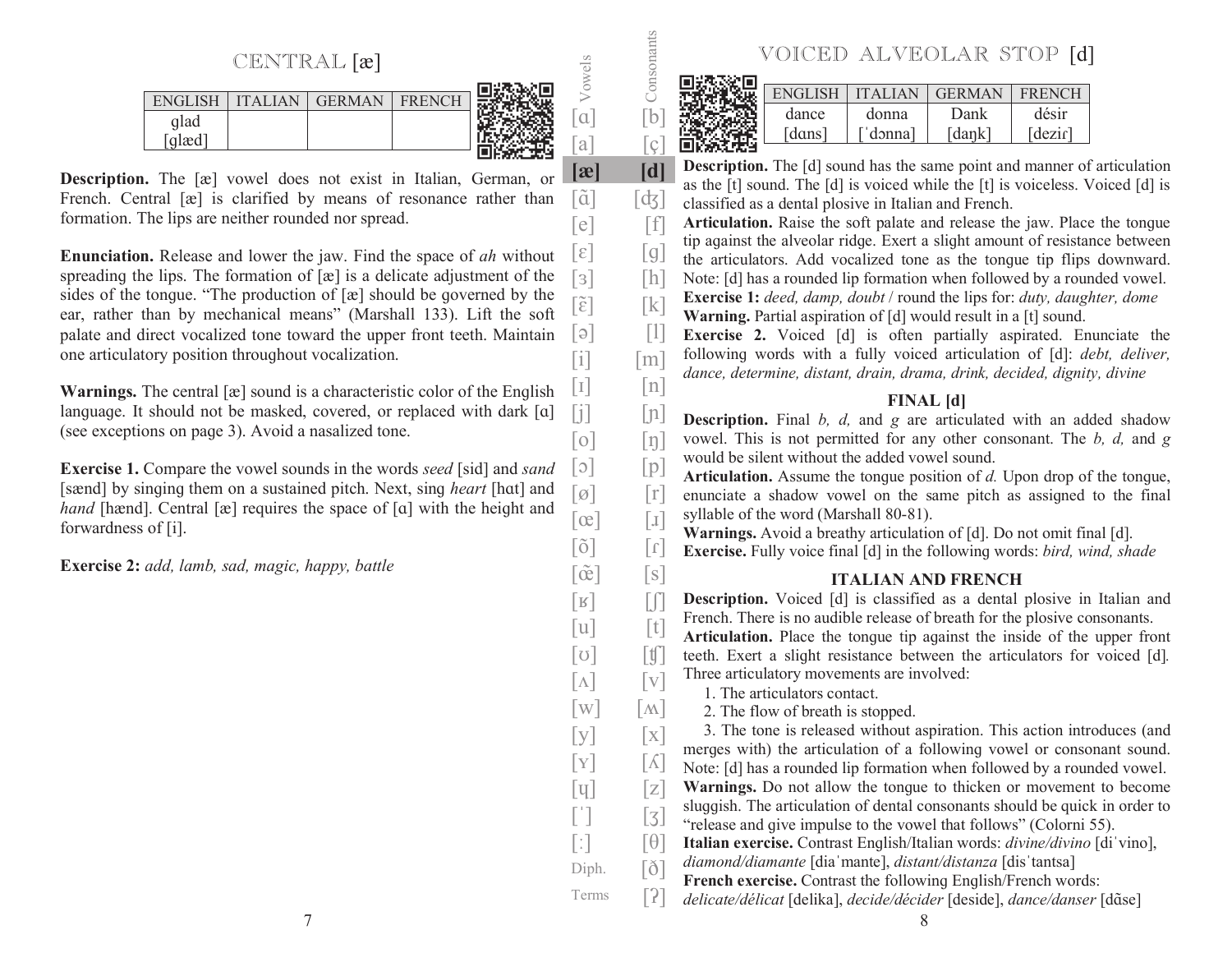

 $\left[\tilde{a}\right]$ 

 $[a]$   $[c]$  $[\mathfrak{E}]$   $[\mathfrak{d}]$ 

 $[e]$   $[f]$  $\lceil \varepsilon \rceil$   $\lceil g \rceil$ 

 $\boxed{\text{Consonants}}$ 

**[ݶ] [**

 $[s]$ 

 $\lceil \text{U} \rceil$   $\lceil \text{U} \rceil$  $\lceil \Lambda \rceil$   $\lceil \mathrm{V} \rceil$  $\lceil w \rceil$   $\lceil \mathbf{M} \rceil$  $[y]$   $[x]$ 

 $\lceil \mathbf{q} \rceil$   $\lceil \mathbf{z} \rceil$  $\begin{bmatrix} 1 \\ 2 \end{bmatrix} \qquad \begin{bmatrix} 3 \\ 4 \end{bmatrix}$  $\lceil$ :  $\rceil$   $\lceil \Theta \rceil$ Diph. [ $\delta$ ] Terms  $[2]$ 

## **NASAL VOWELS**

Nasal vowels are enunciated with vocalized tone flowing simultaneously through cavities of the nose and mouth. Resonant space is behind the nose, in the height of the yawn space. Over-nasalization must be avoided (Grubb 55).

**Enunciation.** Release and lower the jaw. Find the space of *ah*. The anterior edge of the tonque contacts the lower row of teeth. Direct vocalized tone through the cavities of the nose and mouth simultaneously. Dark [a] is the primary vowel sound enhanced by a tall, nasal resonance. The French speaker's mouth is acclimated toward a rounded lip position. It is accurate to protrude and round the lips for [ $\tilde{a}$ ]. Eileen Davis, author of *Sing French* (with foreword by Thomas Grubb), recommends an open [o] pronunciation: "There are many instances when a singer may need to cut down on nasality and replacing  $/\tilde{a}/$  with  $/$ o $/$  may provide a reasonable alternative for certain areas of the vocal range" (Davis 100).  $[s]$   $[h]$  $[\tilde{\epsilon}]$   $[k]$  $\begin{bmatrix} \ni \\ \ni \end{bmatrix}$  $[i]$   $[m]$  $\begin{bmatrix} 1 \end{bmatrix}$   $\begin{bmatrix} n \end{bmatrix}$  $[i]$   $[n]$  $[0]$   $[1]$  $[p]$   $[p]$  $\lceil \emptyset \rceil$   $\lceil r \rceil$ 

**Warnings.** Do not allow the tone to resonate primarily in the nasal cavities (no more than 10% nasal space). Maintain an unaltered formation of the vowel throughout vocalization. Do not articulate a glottal stop before initial [ $\tilde{a}$ ]: *vingt ans* is [vɛ̃t $\tilde{a}$ ] not [vɛ̃t ʔɑ̃]. Do not articulate a  $[n]$  or  $[m]$  sound following the nasal vowel. Do not weaken the clarity of [ɑ̃] in unstressed syllables: *splendeur* [splɑ̃dœɾ].  $\lceil \tilde{o} \rceil$   $\lceil r \rceil$  $\lceil \tilde{\alpha} \rceil$  $\begin{bmatrix} \mathbb{R} \end{bmatrix}$   $\begin{bmatrix} \mathbb{L} \end{bmatrix}$  $[u]$   $[t]$ 

**Exercise.** Here is the process for discovering the [ $\tilde{a}$ ] of *chant*:

- 1. Pronounce  $\lceil \cdot \rfloor$  with the lip rounding of  $\lceil \cdot \rceil$  in the  $\lceil \cdot \rceil$  space. Form the lip rounding before articulating the initial  $[| \cdot |]$ .
- 2. Pronounce  $\left[\left[\widetilde{\alpha}\right] \right]$  with the lip rounding of  $\left[\circ\right]$ . The shared points of resonance are in the nasal cavities and in the height of the yawn space. Form the lip rounding before articulating the initial  $[ $\int$ ].$  $\lceil \mathbf{Y} \rceil$   $\lceil \mathbf{A} \rceil$
- 3. Pronounce the word *chante* [[ɑ̃tǝ]. Be careful not to articulate a [n] sound following the nasal [ $\tilde{a}$ ] vowel.

| VOICED PREPALATAL AFFRICATE [ck] |              |                                     |  |
|----------------------------------|--------------|-------------------------------------|--|
|                                  |              |                                     |  |
|                                  |              | ENGLISH   ITALIAN   GERMAN   FRENCH |  |
| judge<br>[dʒʌdʒ]                 | gioia        |                                     |  |
|                                  | $\int$ dzoja |                                     |  |
|                                  |              |                                     |  |

**Description.** The [dz] sound has the same point and manner of articulation as the  $[f]$  sound. The  $[d_3]$  is voiced while the  $[f]$  is voiceless. The  $[d_3]$  and  $[f]$  sounds are cognates.

**Articulation.** Lift the soft palate. The sides of the tongue touch the edges of the upper molars. The tonque tip contacts the area between the hard palate and alveolar ridge. Release a sufficient amount of vocalized tone to open a narrow passage then buzz the tonque tip against the palate to form [ $3$ ]. The [ $dy$ ] has a rounded lip formation when followed by a rounded vowel.

**Note.** It is not possible to articulate a [dʒ] sound with a lowered jaw.

**Warnings.** Do not separate the [d] and [ $\overline{3}$ ] sounds. The sounds are merqed to create one unit (Marshall 117). Avoid a partially aspirated articulation of [dʒ]. Both consonants are to be fully voiced. Partial aspiration of the  $[d_3]$  would result in a  $[f]$  sound.

**Exercise:** *gem, gentle, just /* round the lips for: *June, joy, juice*  $\lceil \infty \rceil$   $\lceil \cdot \rceil$ 

# **FINAL [ [ݶ**

Fully voice final [dʒ] without adding a shadow vowel following the [dʒ] sound: *age, village, hedge, bridge, lodge, edge* 

# **ITALIAN**

**Articulation.** Articulate the voiced consonant sounds simultaneously.

**Warning.** Do not omit [d] from the articulation of [dʒ]. This would produce a  $\lceil 3 \rceil$  sound. The  $\lceil 3 \rceil$  sound does not exist in Italian.

Italian exercise: *già* [dʒa], *oggi* [ˈɔddʒi] / round the lips for *giorno* [ˈʤorno], *raggio* [ˈradʤo]

**Italian double consonants.** Double consonants require a deliberate lengthening of the consonant sound. Time for length is taken from the preceding vowel. Plosive consonants require a complete stoppage of the sound. The continuants are sustained. Plosive: *addio* [ad di:o] Continuant: *essere* ['essere]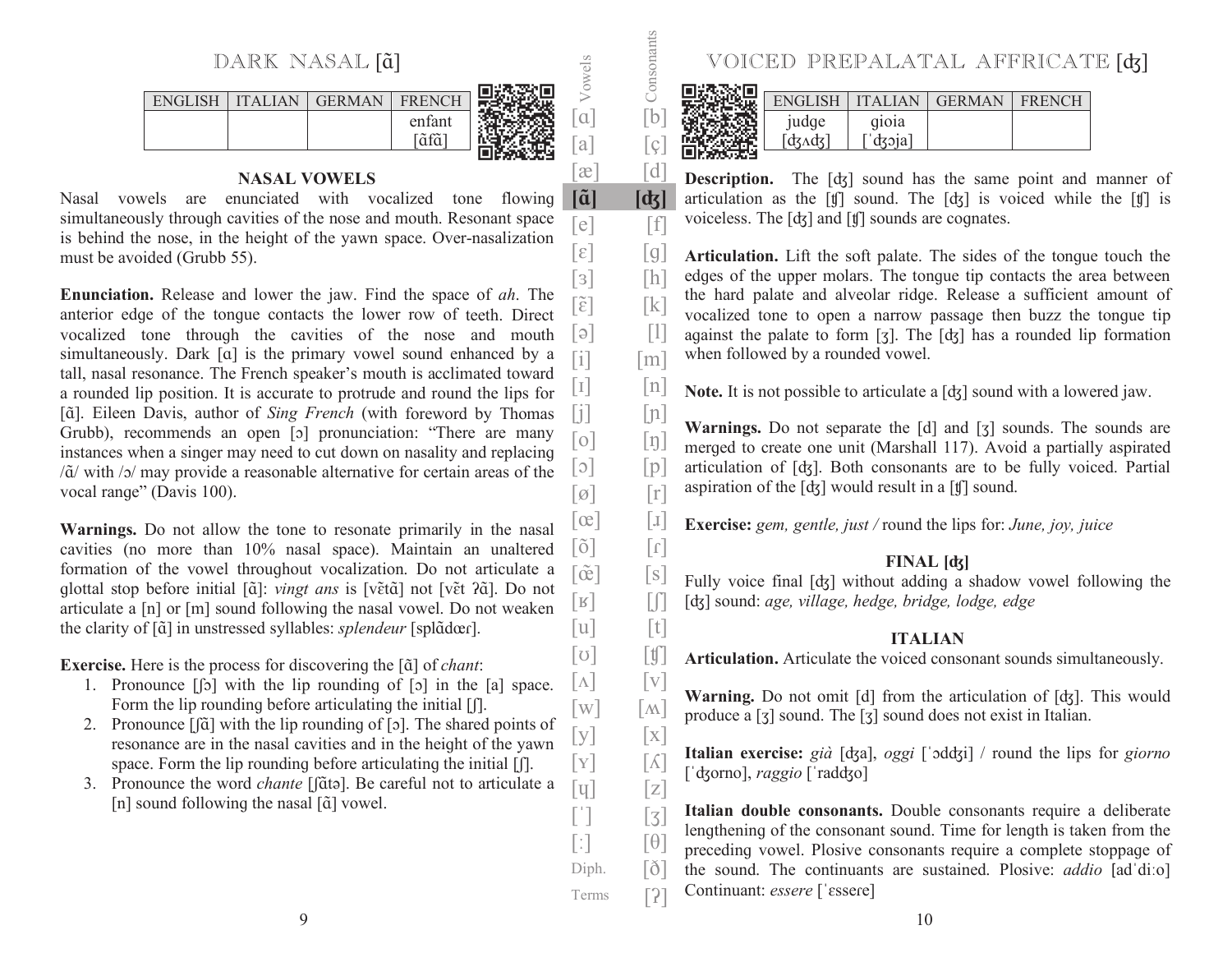# CLOSED FRONT [e]

| <b>ENGLISH</b> |          | <b>GERMAN</b> | <b>FRENCH</b> | 出处形 |
|----------------|----------|---------------|---------------|-----|
| chaotic        | perché   | Erde          | été           |     |
| [keˈɑtɪk]      | [per ke] | ['?e:rdə]     | letel         |     |
|                |          |               |               |     |

Vowels

[ã]

 $[a]$   $[g]$  $[\mathfrak{E}]$   $[\mathfrak{d}]$ 

**[e] [f]**  $[\epsilon]$   $[g]$  $[s]$   $[h]$  $[\tilde{\epsilon}]$   $[k]$  $[3] \qquad [1]$  $[i]$   $[m]$ 

[b] Consonants

 $\lceil d_3 \rceil$ 

 $[s]$ 

 $\lceil 3 \rceil$ 

 $\lceil \Lambda \rceil$   $\lceil v \rceil$  $\lceil w \rceil$   $\lceil \mathbf{M} \rceil$ 

**Description.** English does not have a pure [e] vowel. An approximation of the sound is found in words of foreign origin and in the unstressed or secondary stressed syllable of a few words: *café, nativity, debut.*

**Enunciation.** Release and lower the jaw. Find the space of *ah* without spreading the lips. The tonque tip touches the lower front teeth, the front of the tonque arches forward, and the sides of the tonque contact the upper molars. Raise the soft palate and direct vocalized tone toward the upper front teeth. Maintain an unaltered formation throughout vocalization.

**Warnings.** Form [e] with the tonque arch (not by spreading the lips). Do not replace  $[e]$  with an open  $[e]$  vowel. Closed  $[e]$  is closer in sound to a closed [i] vowel.

#### **ITALIAN**

The Italian [e] is not as tightly closed as the German [e:]. The vowel sound is similar to a French semi-closed [(e)] (see description below). Avoid a glottal stop before initial [e]: *ella* is ['ella] not ['?ella]. Do not diphthongize [e]: *pace* is ['pat[e] not ['pat[ei], *core* is ['kore] not ['korei]. Do not weaken the clarity of [e] in unstressed syllables: *pietosamente* [pjetoza mente] **Italian exercise.** Contrast the following: *say/se* [se], *day/vede* ['vede], *twenty/venti* ['venti], *fresh/fresca* ['freska], *destiny/destino* [des'tino]  $\begin{bmatrix} 1 \end{bmatrix}$   $\begin{bmatrix} n \end{bmatrix}$  $[i]$   $[n]$  $[0]$   $[1]$  $\lceil \circ \rceil$   $\lceil p \rceil$  $\lceil \emptyset \rceil$   $\lceil r \rceil$  $\lceil \infty \rceil$   $\lceil x \rceil$ 

### **GERMAN**

Do not diphthonqize the German [e:] vowel. German closed vowels require a deliberate lengthening of the vowel sound. Lengthening an unaltered vowel formation will help the singer avoid a diphthong. Do not weaken the clarity of [e:] in unstressed syllables: Weltmeer ['vɛltmeːr]. German exercise. Contrast the following English/German words: *state/stet* [fte:t], *way/weh* [ve:], *gate/geht* [qe:t], *sail/Seele* ['ze:lə]  $\lceil \tilde{o} \rceil$   $\lceil r \rceil$  $\lceil \tilde{\alpha} \rceil$  $\begin{bmatrix} \mathbb{R} \end{bmatrix}$   $\begin{bmatrix} \mathbb{R} \end{bmatrix}$  $[u]$   $[t]$  $\begin{bmatrix} 0 \end{bmatrix}$   $\begin{bmatrix} 0 \\ 1 \end{bmatrix}$ 

# **FRENCH**

Do not articulate a glottal stop before initial [e]: *hélas* is [elas] not [?elas]. Do not diphthonqize [e]: *toucher* is [tu<sub>[e]</sub>, not [tu<sup>[e]</sup>]. Do not weaken the clarity of [e] in unstressed syllables: *mystérieux* [misterjø].

**Semi-closed**  $[(e)]$  is a sound between  $[e]$  and  $[\varepsilon]$ . It is an ever-so-slightly released [e]. The [(e)] is used to indicate vocalic harmonization. Vocalic harmonization occurs when a normally open  $[\varepsilon]$  is adjusted toward the quality of a closed front vowel in a following syllable or word. Dictionaries do not specify pronunciation of vowels affected by vocalic harmonization. **French [e] exercise.** Contrast the following English/French words:  $[y]$   $[x]$  $\lceil \mathbf{Y} \rceil$   $\lceil \mathbf{A} \rceil$  $\lceil \mathbf{q} \rceil$   $\lceil \mathbf{z} \rceil$  $\lceil$ :  $\rceil$   $\qquad$   $\lceil \theta \rceil$ 

*pray/prés* [pɾe], *desire/désir* [deziɾ], *serenade/sérénade* [seɾenadə] **French [(e)] exercise.** Contrast the following: *pleasure/plaisir* [pl(e)zir], *cease/cessé* [s(e)se], *essential/essentiel* [(e)sɑ̃sjɛl] Diph. [ $\delta$ ] Terms  $[2]$ 

| VOICELESS LABIODENTAL FRICATIVE [f] |                            |        |               |  |
|-------------------------------------|----------------------------|--------|---------------|--|
|                                     |                            |        |               |  |
|                                     | ENGLISH   ITALIAN   GERMAN |        | <b>FRENCH</b> |  |
| faith                               | fiore                      | Fest   | fois          |  |
| [fεɪθ]                              | $r$ fjore]                 | [fest] | [fwa]         |  |
|                                     |                            |        |               |  |

**Description.** The [f] sound has the same point and manner of articulation as the [v] sound. The [v] is voiced while the [f] is voiceless. The  $[f]$  and  $[v]$  sounds are coqnates.

**Articulation.** Raise the soft palate and release the jaw. Place the tonque tip against the lower front teeth. Release any lip tension by manually pinching and moving the lower lip from side to side. The inside of the lower lip lightly touches the front edge of the upper front teeth. Articulate a well-aspirated stream of air through the narrowed passageway. The [f] has a rounded lip formation when followed by a rounded vowel.

Note. Relaxation of the lips while forming labiodental consonants allows the singer to project the sound with clarity. It also promotes ease in the production of a following vowel or consonant sound.

Warnings. Do not curl the lower lip in to meet the bottom ridge of front teeth. Do not press, tense, tighten, or bite the lower lip. This would constrict the air flow and muffle the consonant sound.

**Exercise:** *face, fit, fire /* round the lips for: *first, forth, food*

# **SPECIAL INSTRUCTION FOR [f]**

The voiceless [f] sound is difficult to project. Light contact between the articulators and a vigorous release of air are needed to effectively articulate the consonant sound (Marshall 48-49).

**Exercise.** Intone the following words with an elongated and whispered articulation of [f]:

| Initial [f] | Final [f] |
|-------------|-----------|
| friend      | leaf      |
| fresh       | strife    |
| fear        | laugh     |
| fate        | grief     |
| false       | life      |
| faith       | triumph   |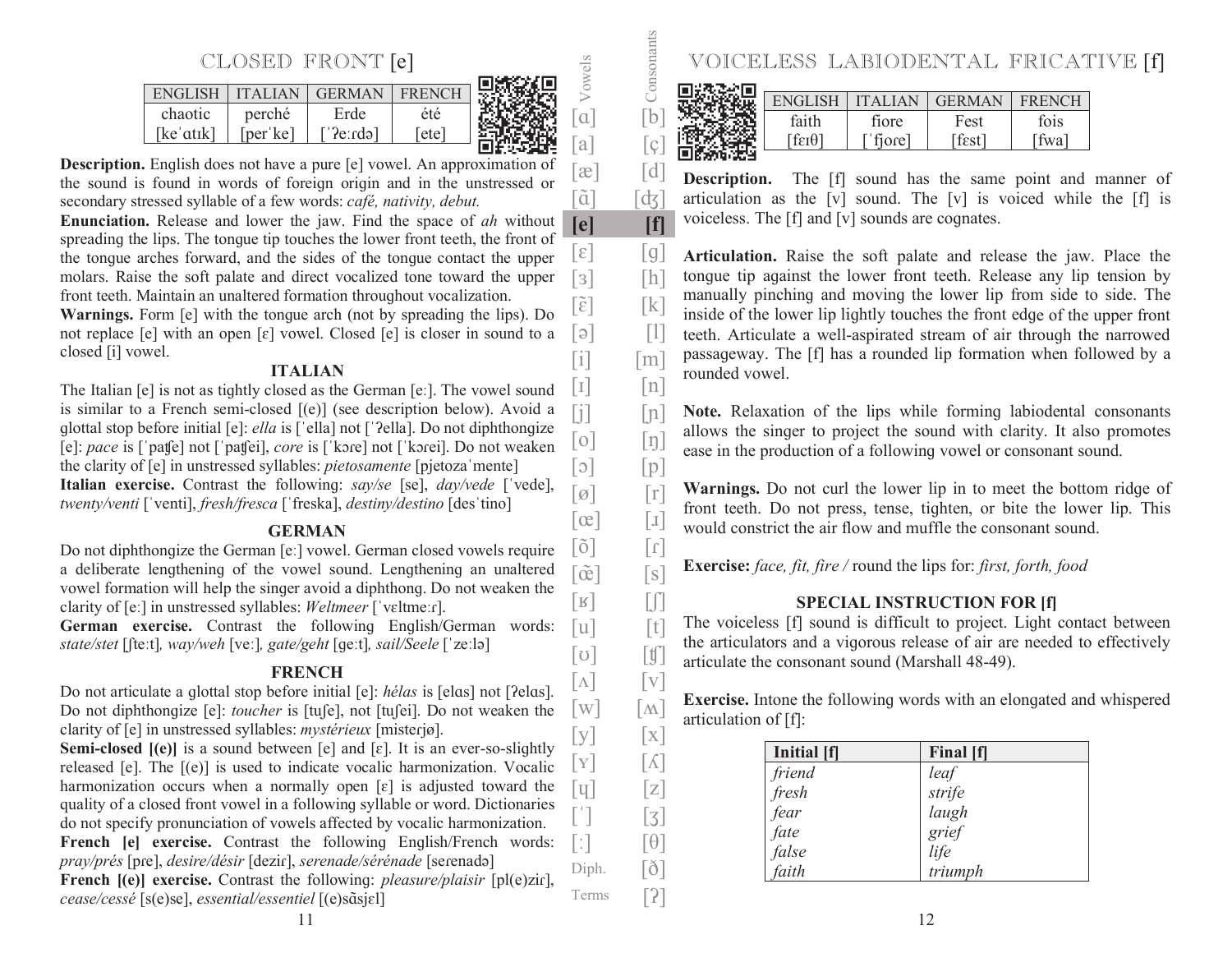

lã1

 $[a]$   $[c]$  $[\mathfrak{E}]$   $[\mathfrak{d}]$ 

 $[e]$   $[f]$ 

 $\lceil \tilde{o} \rceil$   $\lceil$   $\tilde{o} \rceil$ 

 $\begin{bmatrix} \mathbf{R} \end{bmatrix}$   $\begin{bmatrix} \mathbf{L} \end{bmatrix}$  $[u]$   $[t]$  $\lceil \text{U} \rceil$   $\lceil \text{U} \rceil$  $\lceil \Lambda \rceil$   $\lceil v \rceil$  $\lceil w \rceil$   $\lceil \mathbf{M} \rceil$  $[y]$   $[x]$  $[Y]$   $[\Lambda]$  $\lceil q \rceil$   $\lceil z \rceil$ 

**] [s]**

 $\lceil 3 \rceil$ 

 $\left[ \tilde{\alpha} \right]$ 

[b] Consonants

 $\lceil d \zeta \rceil$ 

# **NASAL VOWELS**

Nasal vowels are enunciated with vocalized tone flowing simultaneously through cavities of the nose and mouth. Resonant space is behind the nose, in the height of the yawn space. Over-nasalization must be avoided (Grubb 55).  $[\epsilon]$   $[g]$ 

**Enunciation.** Replicate the enunciation instructions for [œ]: Release and lower the jaw. Find the space of *ah* without spreading the lips. Enunciate an open front  $\lceil \varepsilon \rceil$  with the lip rounding of an open back  $\lceil \varepsilon \rceil$ . The French  $[\alpha]$  has a hint of  $[\sigma]$  color in the sound. The singer must carefully maintain the lip and tonque position of  $[\alpha]$  while applying the [v] color. The shared points of resonance for [ $\tilde{\alpha}$ ] are in the nasal cavities and in the height of the yawn space. The tone is horizontally focused across the upper front teeth. An open front  $[\varepsilon]$  is the primary vowel sound, enhanced by a tall nasal resonance, and externally affected by lip rounding. The resonance is no more than 10% nasal space. Prepare the lip rounding early, even before the articulation of a preceding consonant.  $\lceil 3 \rceil$   $\lceil \ln \rceil$  $[\tilde{\epsilon}]$   $[k]$  $\lceil e \rceil$   $\lceil 1 \rceil$  $[i]$   $[m]$  $\lceil$   $\lceil$   $\lceil$   $\lceil$   $\lceil$   $\lceil$   $\lceil$   $\lceil$   $\lceil$   $\lceil$   $\lceil$   $\lceil$   $\lceil$   $\lceil$   $\lceil$   $\lceil$   $\lceil$   $\lceil$   $\lceil$   $\lceil$   $\lceil$   $\lceil$   $\lceil$   $\lceil$   $\lceil$   $\lceil$   $\lceil$   $\lceil$   $\lceil$   $\lceil$   $\lceil$   $\lceil$   $\lceil$   $\lceil$   $\lceil$   $\lceil$   $\lceil$  $[j]$   $[n]$  $[0]$   $[1]$  $[\circ]$   $[p]$  $\lceil \emptyset \rceil$   $\lceil \Gamma \rceil$  $\lceil \infty \rceil$   $\lceil x \rceil$ 

**Warnings.** Do not allow the tone to resonate solely in the nasal cavities. Maintain an unaltered vowel formation throughout phonation. Avoid a glottal stop before initial [ $\tilde{\alpha}$ ]. Do not articulate a [n] or [m] sound following the nasal vowel. Do not weaken the clarity of [ $\tilde{c}$ ] in unstressed syllables: *triumphant* [tɾijœ̃fɑ̃].

**Exercise.** Here is the process for discovering the [ $\tilde{\alpha}$ ] of *humble*:

- 1. Pronounce [ɛblə] using the tonque arch of  $\lceil \varepsilon \rceil$  in the [a] space.
- 2. Form the lip rounding of  $\lceil 5 \rceil$  and pronounce  $\lceil \frac{1}{2} \rceil$  using the tonque arch of  $[\varepsilon]$  in the  $[a]$  space.
- 3. Pronounce  $[\text{cblə}]$  with  $[\text{o}]$  color. The tone is horizontally focused across the upper front teeth.
- 4. Enunciate [cẽblə] with shared points of resonance in the nasal cavities and in the height of the yawn space. Be careful not to articulate a [m] sound following the nasal  $[\tilde{\alpha}]$  vowel.

**Note.** A clear distinction must be made between the  $[\tilde{\alpha}]$  and  $[\tilde{\epsilon}]$  vowels. The  $[\tilde{\alpha}]$  vowel has an [v] color and is horizontally focused across the upper front teeth. The  $[\tilde{\epsilon}]$  vowel has an [ $\Lambda$ ] color and maintains a vertically centered focus. Example: *un jardin* [œ̃ ʒaɾdɛ̃] Diph. [ $\delta$ ]



|  |                |                | ELESS ALVEOLAR FRICATIVE |                   |  |
|--|----------------|----------------|--------------------------|-------------------|--|
|  |                |                |                          |                   |  |
|  | <b>ENGLISH</b> | <b>ITALIAN</b> | <b>GERMAN</b>            | <b>FRENCH</b>     |  |
|  | sing           | spesso         | Wasser                   | so <sub>1</sub> r |  |
|  | sin            | spesso         | $\lceil$ 'vassək]        | swar              |  |
|  |                |                |                          |                   |  |

**Description.** The [s] sound has the same point and manner of articulation as the [z] sound. The [z] is voiced while [s] is voiceless. The [s] and [z] sounds are cognates. Voiceless [s] is classified as dental in Italian, German, and French. **Articulation.** Lift the soft palate. The tongue tip is placed just beneath the alveolar ridge. The sides of the tonque contact the upper molars. Direct a voiceless stream of air through the narrowed passageway. The [s] has a rounded lip formation when followed by a rounded vowel. **Note.** It is not possible to articulate a [s] sound with a lowered jaw. **Exercise:** *sea, song, sail /* round the lips for: *sweet, soon, search* **CONSONANT CLUSTERSExercise.** Articulate consonant clusters without an intervening pause or vowel sound: *peaceful disregard disdain ask stream disgrace whisper spring ensnare* **FINAL [s] Exercise.** Avoid adding a vowel sound after final [s]. Articulation should be crisp.  *grass once makes thoughts lips false harps dance banks* **ITALIAN, GERMAN, AND FRENCH Description.** Voiceless [s] is classified as dental in Italian, German, and French.**Articulation.** Lift the soft palate. Place the tongue tip lightly against the inside of the upper front teeth. The consonant is articulated by

directing a voiceless stream of air through the narrowed passageway. Note: [s] has a rounded formation when followed by a rounded vowel.

**Italian exercise.** Contrast the following: *sort/sorte* ['sorte]  $\lceil$ :  $\rceil$   $\lceil \theta \rceil$ 

**German exercise.** Contrast the following: *this/dies* [di:s]

**French exercise.** Contrast the following: *alas/hélas* [elas] Terms  $[2]$